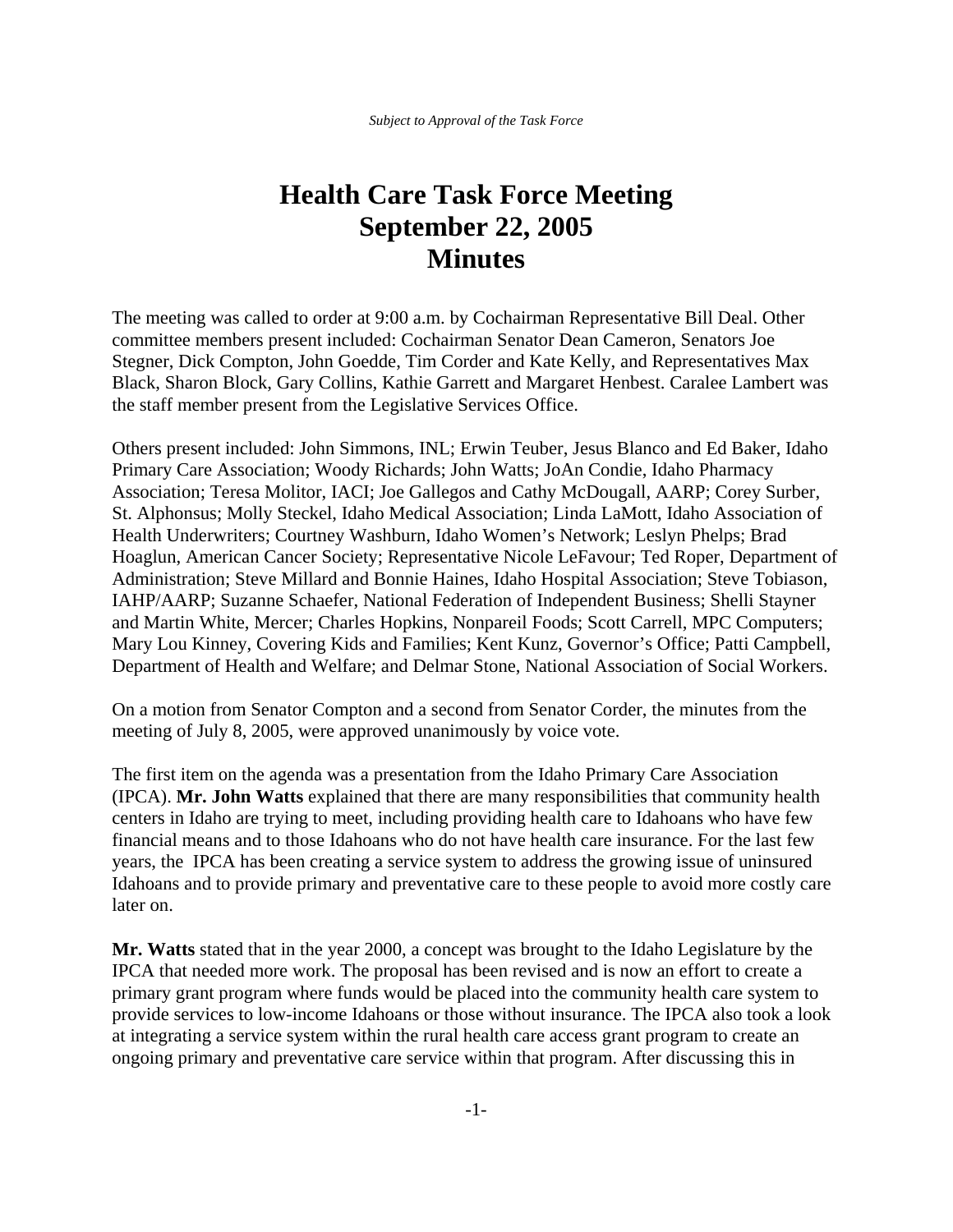detail with legislators, industry representatives and insurance providers, it became clear that there was a need to create a pivotal role for the community health centers within the larger service delivery system of Idaho. This also involved creating a private sector partnership to provide care to uninsured Idahoans and to help them get into a type of maintenance program to prevent them from having more catastrophic medical expenses down the road.

**Mr. Watts** introduced **Mr. Erwin Teuber,** Executive Director of Terry Reilly Health Services. **Mr. Teuber** said that Terry Reilly Health Services is the first and largest of the community health centers in Idaho. Terry Reilly Health Services has been in existence since 1971 and provides basic primary medical care services on a sliding fee basis to five communities: Nampa, Boise, Homedale, Marsing and Melba. The health centers also provide dental services in four communities and mental health services. The goal is to serve low-income uninsured people. According to **Mr. Teuber**, Terry Reilly Health Services has among the highest quality providers available and uses mid-level providers as well as physicians, nurse practitioners and PAs.

**Mr. Teuber** stated that health care costs are high and continue to grow. Virtually everyone has had personal experiences with these increased costs. For example, two years ago Terry Reilly Health Services got notification of a 50% increase in insurance premiums for health care for its 180 employees. Like other employers, small and large, adjustments were necessary. At that time, the deductible was \$750 for employees; the increase forced it up to \$1,500. This was a difficult choice and there are some entry-level employees who do not have coverage because they cannot afford the deductible. Most employers have had a double-digit increase over the past few years.

**Mr. Teuber** state that the United States is currently spending 15.6% of its gross domestic product on health care. On a per capita basis, the nation is spending over \$6,400 per individual. There are 243,000 uninsured Idahoans. This figure does not address underinsured Idahoans. Some people are getting by with very high deductibles and limited coverage. Employers, both large and small, feel that they cannot continue to bear the ever-increasing financial burden and still compete. According to **Mr. Teuber**, large employers are able to negotiate better rates for insurance coverage, while individuals generally pay the highest rates. He views health insurance as type of second mortgage that American families are taking upon themselves.

**Mr. Teuber** said the goal of community health centers is to create a medical home. Currently, there are ten community health centers in Idaho scattered across the state in 34 communities. Collectively, these health centers serve over 25% of all the uninsured Idaho adults in the 19-64 year age group and are the medical home for 61% of the uninsured who are living at the poverty level. Community health centers strive to offer a welcoming environment for all the patients; this includes delivering services bilingually. Forty-six percent of the Terry Reilly Health Clinic staff are bilingual, signage is bilingual and bilingual outreach is done to reach families.

**Mr. Teuber** continued by stating that while the core service is primary care, combining that with preventive services is seen as the most cost-effective approach to keeping families healthy. In his opinion, this has something to do with the heritage of community health centers as recipients of federal funding which came through the U.S. Public Health Service. **Mr. Teuber** noted that the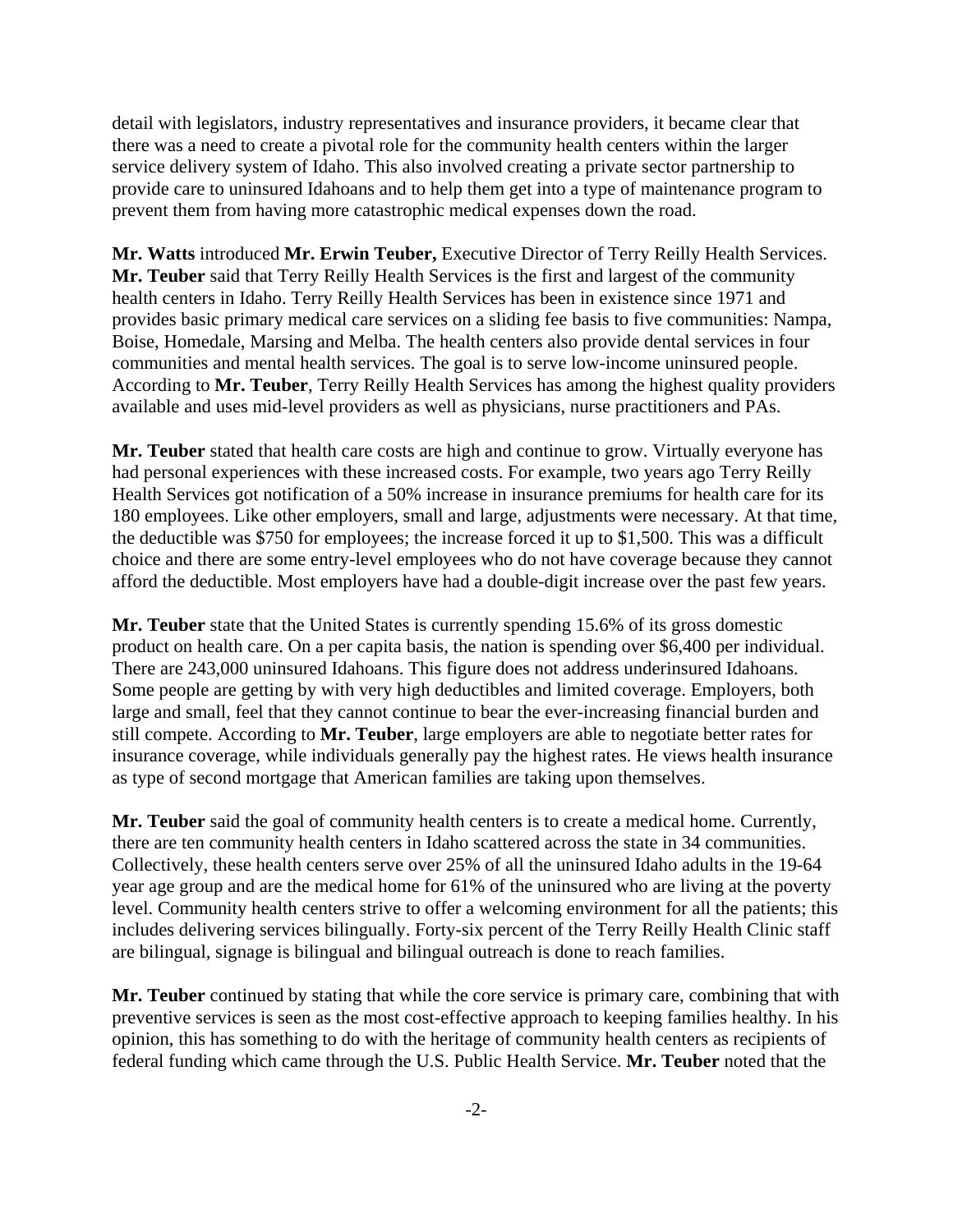Terry Reilly Health Services hours are convenient, with normal business hours as well as evenings and weekends depending upon the health center.

**Mr. Teuber** explained that there has been a major investment at the health centers in managing chronic diseases such as diabetes, depression, heart disease and asthma. Providers have been given specialized training as part of a national effort to zero in on cost-effective management of those diseases. Continuity of care is also very important and is part of the medical home concept. The alternative to the clinics is often emergency room care. On average, a service that may cost \$50 at a community health center clinic would cost roughly \$500 in an emergency room. For too many people, the emergency room is the "the medical home." But, according to **Mr. Teuber,** it is not really a medical home because the patients are not known, there are no records and there is no follow-up or continuity. Too often, people are going to the emergency rooms because they have avoided care; their conditions have worsened and they do not have any other options.

**Mr. Teuber** said that unfortunately for the hospitals, emergency room care is uncompensated care. The cycle of postponed care due to patients not having insurance generally involves going to the emergency room for the care late in the stage of the illness, receiving overwhelming bills, not being able to pay them, going to the county for assistance through the medical indigency program, and in serious cases having to tap into the catastrophic fund. Those kinds of situations are far too prevalent and the IPCA feels that they can be reduced.

**Mr. Teuber** discussed the proposal, which includes:

- < Creation of public/private partnerships between the state, community health centers, safety net providers and working uninsured adults
- < Investment in a primary care account for basic medical needs and services
- < Assistance in helping individuals purchase low cost, high-deductible insurance

**Mr. Teuber** explained that the proposal starts at 150% of the federal poverty level (FPL), which is the level of the initial CHIP expansion, or 185% of the FPL, which is currently the eligibility level for the Access Card and the Small Business Model. The priority is to cover as many uninsured adults as possible, working in partnership with the Legislature to establish an appropriate funding stream and funding level. Based on current 2005 poverty level guidelines, a family of four at or below 185% FPL could make up to \$35,797 annually; at or below 150% FPL, that family could make up to \$29,025 and the adults could still be eligible for the program. The proposal would also create a 1115 Medicaid waiver that would allow premium assistance for a high-deductible insurance plan and contribution toward the purchase of primary care services at community health centers and other safety net providers.

**Mr. Teuber** stated that under the proposal, the qualified adult individual would purchase a highdeductible insurance plan with up to a \$75 per month state subsidy, with the qualified adult individual contributing any amount above this based on the plan purchased. The state and the qualified adult individual would each contribute \$25 per month towards a Primary Care Account (PCA). Qualified individuals would contribute to the cost of primary and preventive health care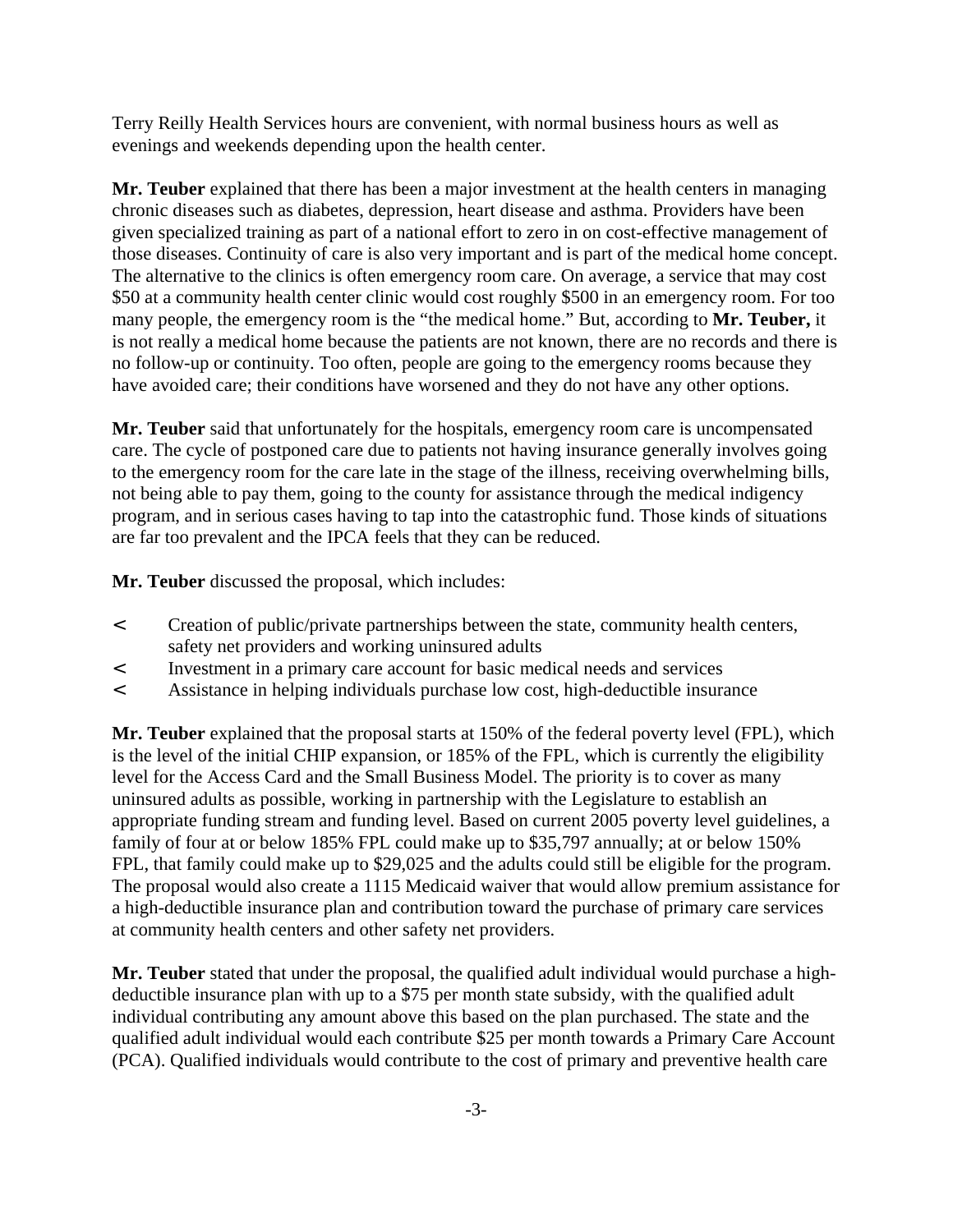visits by paying a per visit amount determined by income and the posted sliding fee schedule of the safety net provider. The Medicaid 1115 waiver would cover primary care services provided by primary care physicians and also primary care services including lab work, radiology, durable medical equipment, pharmacy, dental care, vision screening and mental health services.

|                                          | <b>State Contributions</b> | <b>Individual Contributions</b> |
|------------------------------------------|----------------------------|---------------------------------|
| <b>High Deductible Insurance</b><br>Plan | \$75 monthly               | $$0*$                           |
| Primary Care Account                     | \$25 monthly               | \$25 monthly                    |
| <b>Monthly Totals</b>                    | \$100 monthly              | \$25 monthly plus co-pays**     |
| <b>Fixed Yearly Total</b>                | $$1,200$ yearly            | \$300 yearly                    |

## **CONTRIBUTIONS**

\* Any premium amounts over \$75 is the responsibility of the qualified individual. \*\*The qualified individual pays applicable copayments after the sliding fee is applied.

**Mr. Teuber** explained that based on a Blue Cross BlueCare Basic PP0 3000 major medical plan, males and females aged 19 to 55 years could purchase a high deductible "Major Medical" health insurance product for less than one hundred dollars (\$100) per month. A qualified married couple could cover a significant portion of the premium. Under the proposal, family coverage is not considered because children may be eligible for the Medicaid/CHIP/Access Card program.

**Mr. Teuber** said that the primary care account, managed by the state or a private vendor, would be used by the individual to receive primary care through a specific safety net provider system, defined as tier one and tier two providers. The Primary Care Account would build at a rate of \$50 per month (\$25 from the state, \$25 from the individual). The qualified individual would have a maximum total of \$600 to pay for primary care throughout the year, like a flexible spending account (dollars could be expended if needed prior to their actual deposit into the account.)

The Network Provider System involves two tiers. Tier one providers are Community Health Centers and other safety net providers which operate with a sliding fee schedule available to patients with incomes at or under 200% of the FPL. Tier one providers, where available, are the first access points for qualified individuals. Tier two providers are safety net providers (*i.e.* primary care clinics run by Critical Access Hospitals and rural hospitals) available in areas where no tier one providers are located or where tier one providers are at capacity. Qualified individuals will be assigned to either a tier one or tier two provider through the Medicaid Healthy Connections assignment process. The individual will contribute to the cost of the primary health care visit by paying a per visit amount based on income and the sliding fee schedule of the tier one provider or a nominal copayment established by the tier two provider. **Mr. Teuber** said that the proposal would work as follows.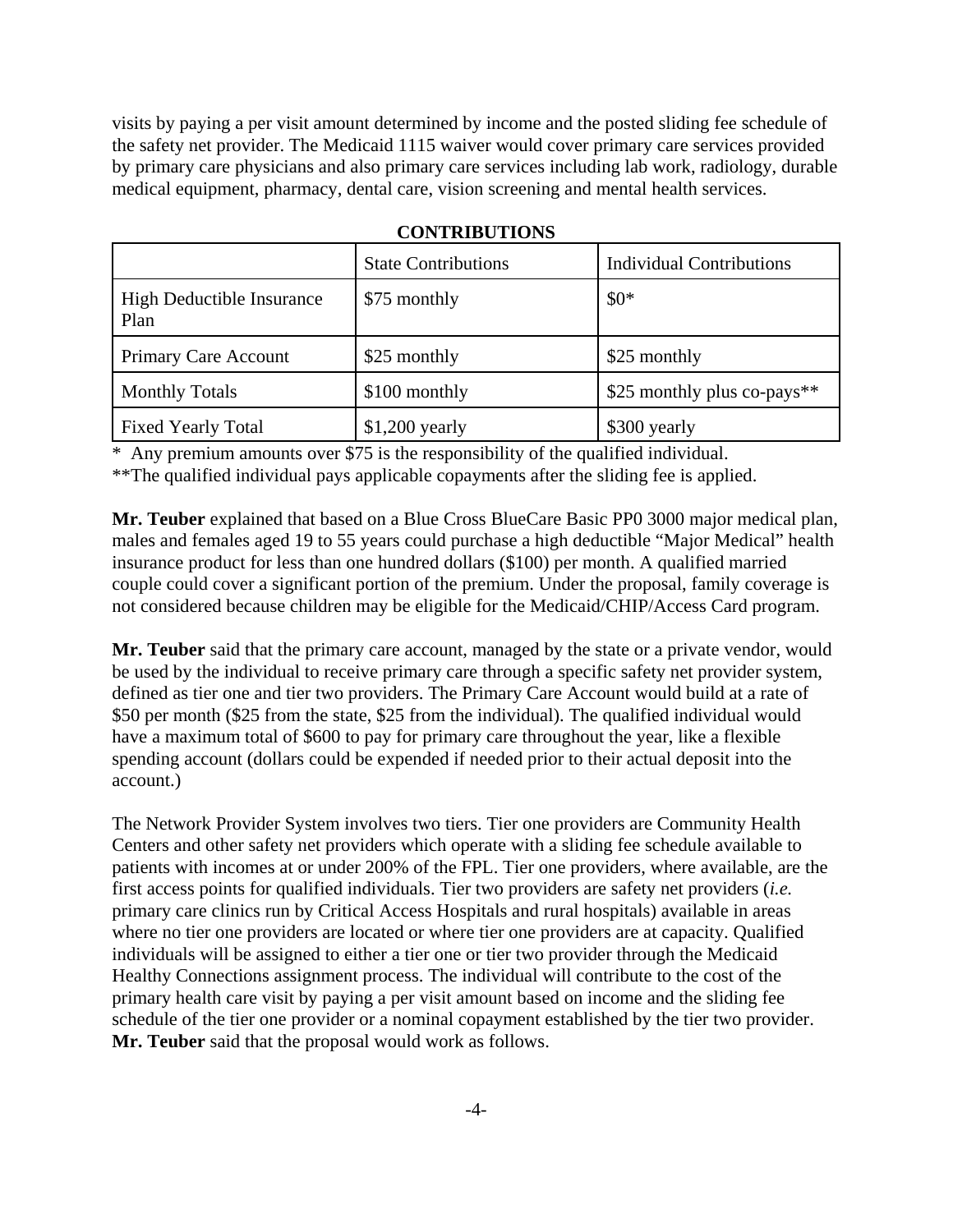1. The qualified adult individual visits a first or second tier provider. The provider charges \$100 for the visit. The individual who visits a tier one provider pays the published sliding fee rate he qualifies for at the time of the visit.

2. The first or second tier provider bills the insurance company for \$100. The claim is denied because the deductible has not yet been met. The \$100 claim is credited toward the qualified individual's annual deductible.

3. The first or second tier provider and the state or private vendor receives notice from the insurance carrier that the claim has been denied and the reason for denial.

4. The state or private vendor reviews the denied claim and account balance of the qualified individual's Primary Care Account.

\* The balance in the Primary Care Account in this example is \$200. The entire health care visit bill, minus paid copayment, qualifies for reimbursement. The state or private vendor sends payment to the provider and notifies the individual of the new balance.

5. The first or second tier provider receives payment for the primary care office visit, minus the published fee, paid by the qualified individual at the time of the primary care visit.

**Mr. Teuber** continued by stating that as this is a Medicaid 1115 waiver, the state funding contribution would be matched at a 70/30 federal matching rate. There are at least three potential state funding sources identified for consideration:

- 1. Transfer a portion of the State Catastrophic Fund to offset future savings
- 2. Transfer a portion of funds from the health insurance premium tax
- 3. Find revenue from the state General Fund.

This 1115 waiver concept would provide employees of small businesses whose employers do not offer health insurance an opportunity to purchase a high-deductible health insurance plan. The plan would cover unexpected and expensive catastrophic illnesses. Community Health Centers and other safety net providers would provide the essential preventive and primary care services through a state subsidy and employee contributions into a Primary Care Account. This employee-driven concept is based upon the assumption that small business employers do not have the profit margins to contribute toward an employee's monthly health insurance premiums.

**Mr. Teuber** added that the proposal is a work in progress and there are many unanswered questions. Those questions include:

- < What role should small employers play?
- < Will very low-income adults be able to afford the contribution and copay and, if not, could these fees be waived or reduced in such cases?
- < How will unexpended PCA balances be handled?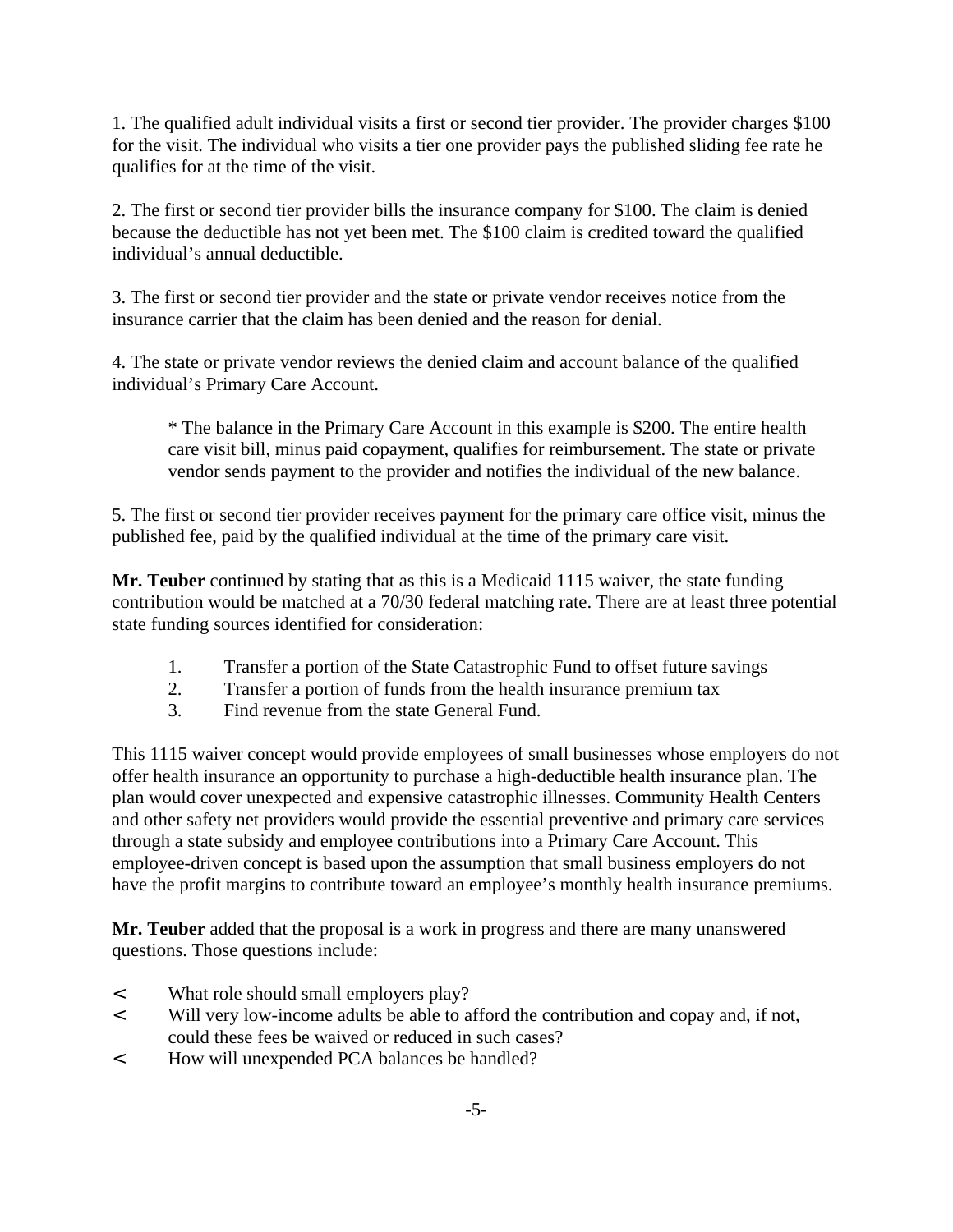< Should the state pool individuals to lower the cost of high-deductible insurance?

In **Mr. Teuber's** opinion, the proposal outlines the basic elements of a model that would promote access to care at the appropriate levels of care as well as timely care and preventive services. It involves the uninsured in paying for their care and spending wisely. It builds on an existing safety net of providers that utilizes private insurers and current administrative mechanisms to operate the program and does not further burden employers. It is a partnership involving the uninsured, the state and safety net providers. **Mr. Teuber** concluded by stating that the proposal still has policy questions and the IPCA looks forward to working with the Task Force and the Legislature in addressing these. A copy of the proposal is available in the Legislative Services Office.

**Senator Cameron** clarified the proposal is not something he or **Representative Deal,** as cochairmen of the Task Force, have endorsed and there are a number of questions that need to be addressed. He added that one of the things he has come to appreciate is that the community health centers have an important role to play in delivering health care coverage to uninsured or underinsured Idahoans. He said that the centers may be an underappreciated and underused tool for the state in taking care of the underinsured and uninsured. He asked, assuming general fund dollars or funds that the state has control over were used, how to get around the philosophical argument of individuals paying taxes for a benefit or program when there is no health facility located within a reasonable distance to them, *i.e.* how can the state ask people to use their tax dollars to help somebody who is fortunate enough to live close to a community health center.

**Mr. Teuber** answered that in the proposal there are two tiers of providers because there are parts of the state that do not have reasonable access to community health centers. In those parts, there are potential tier two providers; the only requirement is a nominal fee at the point of service with the remainder to be charged to the primary care account. It does not exclude any providers.

**Senator Cameron** asked whether an individual would be able to access a local hospital and local physicians, adding that the goal would be to hold down the costs and steer people toward the centers. Under the proposal, there may not be a savings if open participation is allowed.

**Mr. Teuber** answered that the savings would be derived from delivering the care at the primary care delivery level. The assignment of those providers to the enrolled population would be done much like the heathy connections program where there is a designated primary care provider for every healthy connections Medicaid patient. The state would determine whether there is reasonable access to a community health center clinic for that patient. In those cases where there is either not one available geographically, or if that provider is so overloaded they cannot accept more patients, the assignment would go to a tier two provider.

**Senator Cameron** said that any proposal that encourages a person to be personally responsible and to purchase coverage merits some discussion. He stated that he liked the primary care account portion of the proposal but noted that it comes with many questions, including:

< Who holds the account on the health savings account?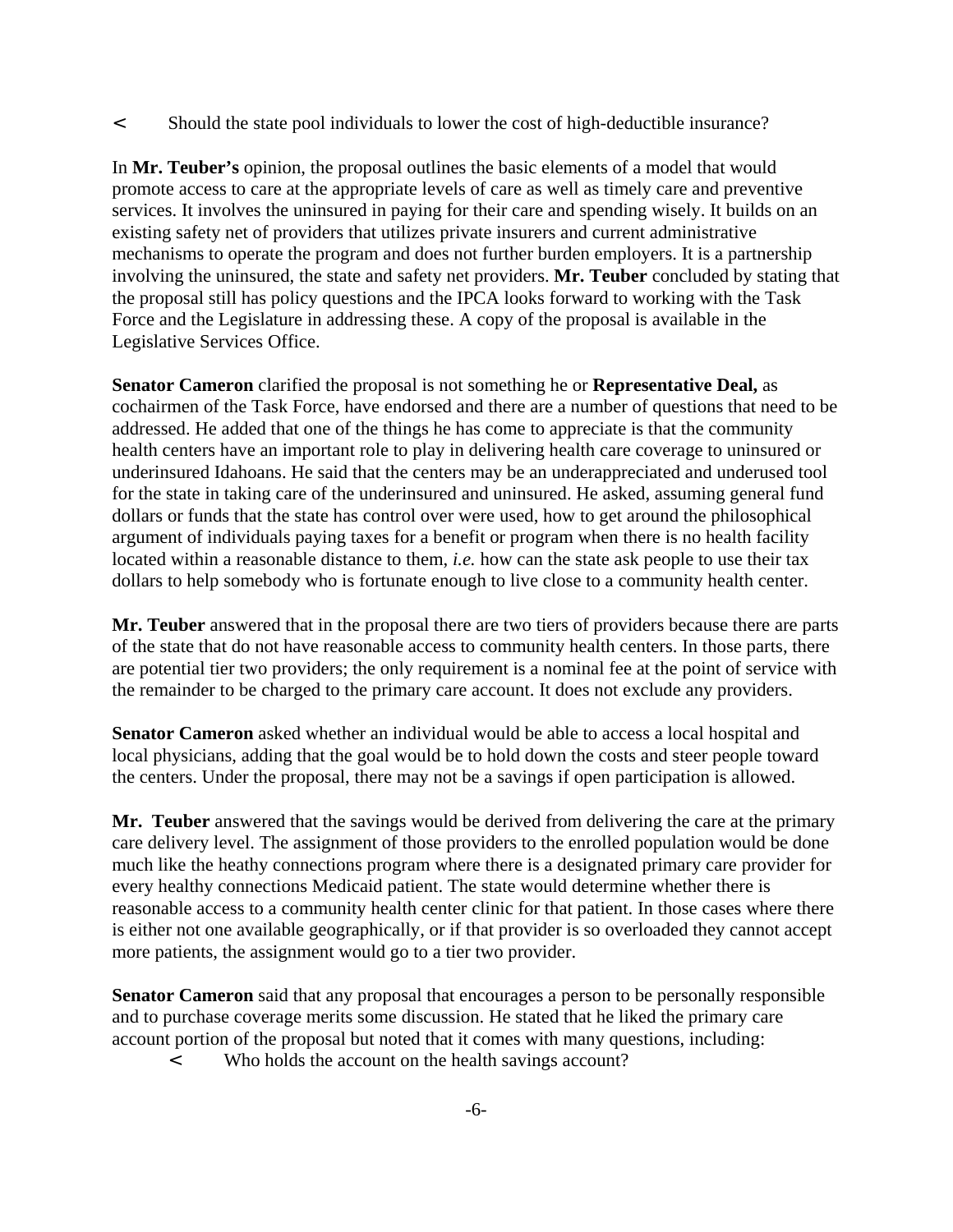- < How do they access the account?
- < Do they access it on the first dollar benefits of those types of issues?

**Mr. Teuber** answered that the administrator of the account would probably be the state or a private vendor or some combination yet to be determined. It would not be the community health centers. He said that his understanding of the "first dollar" concept would be that the first dollar would be the sliding fee portion of the charge that is paid by the patient at the point of service. The remainder would then be billed to the holder of the primary care account.

**Senator Compton** asked for more information about the Medicaid waiver and what kind of dialogue the association has had with the Department of Health and Welfare. **Mr. Teuber** said that to his knowledge, there has not been much dialogue with the Department. They have been trying to refine the general concept and there is still a lot of work to be done in terms of touching base with other organizations.

**Senator Compton** said that since the target group is the uninsured and underinsured, and usually these are lower-income people, he is concerned about the \$3,000 deductible. He asked if this group is going to have to pay the first \$3,000 before they get any help and, if so, how they are going to be able to afford that. **Mr. Teuber** said he shared that concern and in his opinion, that is one weakness of the proposal. He said that the vast majority of these people are not going to come to the point where that is called into question. It is playing the odds. He said that their patients average three visits per year; if that is the case for the target population, the \$600 in the primary care account would easily cover that and some additional services for dental or mental health care. If it turns out that they have serious conditions that warrant seeing specialists and going to the hospital, there is that gap.

**Senator Compton** said he was a county commissioner for six years and was not even aware there was a clinic in the neighborhood. He said that county commissioners are involved with the indigent fund constantly and these clinics are where indigent people are sent for care. Since becoming a senator, he has been more involved with the clinics and is convinced that this is an area that needs to be pursued more thoroughly to figure out how to get people to use these lowcost providers instead of emergency rooms.

In response to a question from **Representative Black, Mr. Teuber** answered that the clinics are operating at near capacity but it depends on how that is defined. The clinics are pushed to capacity and in many cases people are turned away. But in some cases the facilities and equipment are available; they just need reimbursement in order to be able to add the necessary personnel. The growth potential is there. **Mr. Teuber** continued by stating that he thought the main saving grace is that there is some cushion now in capacity without having to expand facilities and equipment. Once expansion of facilities and equipment becomes necessary, he said they would draw on every conceivable source of funding available. Currently, they receive funding from the United Way and city governments in the form of community development block grant dollars. The Nampa facility for behavioral health was expanded with the assistance of community development block dollars through the city of Nampa. He said they access funds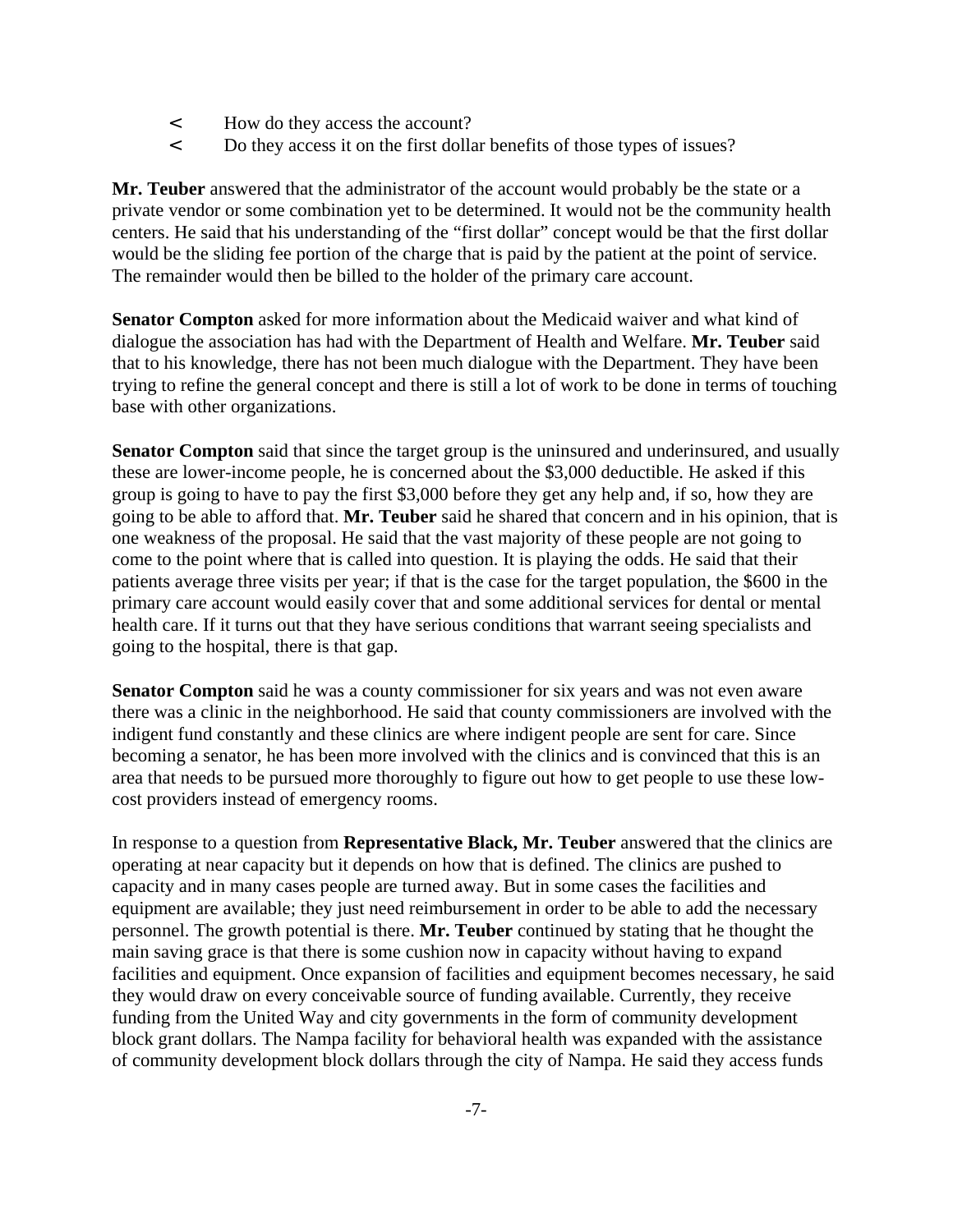from private foundations, corporations and individuals and have good credit to borrow money.

**Representative Black** said that while it is probably true that the state would like to eliminate all of the emergency visits possible due to the high cost of care, there is a reality that these hospitals depend on that emergency room income. He questioned whether hospitals support elimination of their emergency room facilities. **Mr. Teuber** answered by saying that when the question is asked in that way, the answer is clearly no. He does not think it is a question of eliminating or even dramatically reducing the volume of service that is provided in emergency rooms. It is a question of reducing the amount of non-emergency care that is provided at the hospital. For hospitals to provide this type of care in emergency rooms is not cost-effective.

**Mr. Teuber** explained that through the healthy community access program grant, the family medicine residency program, Terry Reilly Health Services, Garden City Community Clinic, the local hospitals and the United Way are all party to a study that was done at BSU and authored by Dr. Ed Baker. The study reviewed emergency room use and revealed that there is a significant amount of non-emergent demand for services that could easily be handled in physicians' offices. The highest rate of occurrence was between 3:00 p.m. and 11:00 p.m. In **Mr. Teuber's** opinion, this shows that there are people who could choose to go to primary care settings.

**Representative Block** said she attended two national conferences that focused on efficiencies in state Medicaid budgets. The states cannot sustain their Medicaid budgets and many states are implementing health savings accounts using health clinics, public private partnerships for the uninsured, and insurance pools much like this proposal. There is a lot of pressure being put on the federal government right now to allow the states more flexibility. She asked if there has been any research regarding what other states are doing and what has been successful. **Mr. Teuber** said that through the staff at the IPCA, there has been some research. They have learned that at least half of the states are contributing toward some type of program involving community health centers. There are some other private insurance models available as well.

**Representative Henbest** said she has questions about this program encouraging small businesses to no longer offer insurance and how such a program would change that marketplace. She asked what kind of uptake might be expected and what the overall costs would be. **Mr. Teuber** said that has not yet been researched. He noted that there are already many employees who do not have coverage and the number is increasing daily. This is the targeted group.

**Representative Garrett** said that the proposal left the small employer out. When the Task Force heard from small businesses, it was apparent that many want to provide insurance but cannot do so due to cost. She asked why the proposal left small businesses out of the partnership and if it could be made reasonable for them to contribute. **Mr. Teuber** said the proposal is still wide open; the rationale was that because of the statistics about how the small employers cannot afford coverage, the proposal may not proceed if they were included.

**Representative Deal** said that in hearing the questions asked by the Task Force members, the issue will probably receive more dialogue and exploration in the future.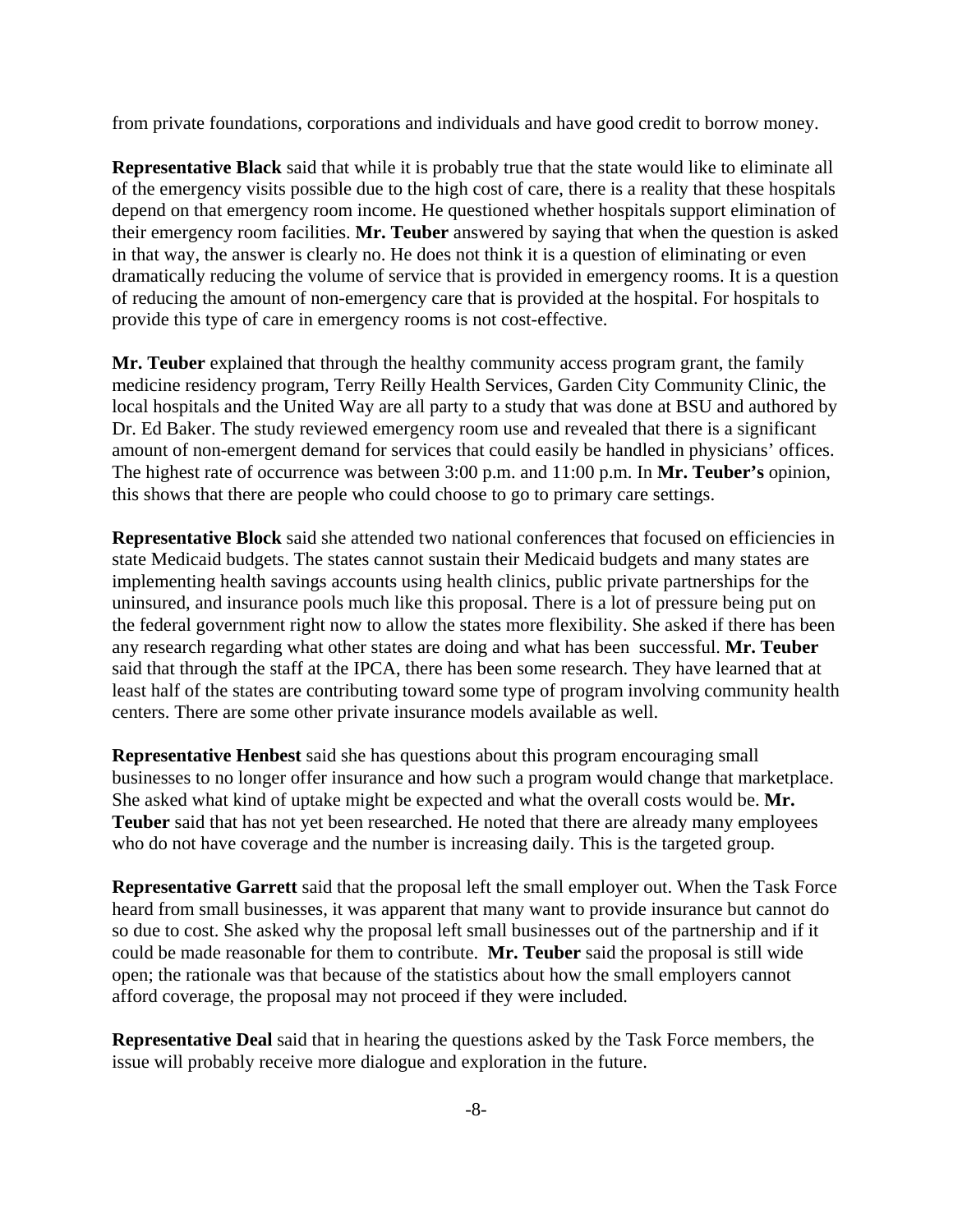**Representative Deal** introduced **Teresa Molitor**, Idaho Association of Commerce and Industry (IACI). **Ms. Molitor** said IACI held a conference this summer focusing on health care costs for businesses and as a result of that she was invited to bring some business people to talk to the Task Force about some ways they are dealing with the rising costs. She first introduced **Shelli Stayner** from Mercer to present some health care trends.

**Ms. Stayner** explained that Mercer Health and Benefits is a benefits consulting business that represents employers in the state and works with those employers to understand and manage costs. She said that in Idaho, large employers would be defined as having 100 employees or more. She explained that Mercer has been conducting surveys to determine what the large employer population is doing in the marketplace in order to help them make better choices. She noted that health care costs in general are going up substantially; there has been a minor slide this last year but an overall increase of 7.5% in health care costs. All employers are also juggling issues like HIPAA, privacy and Medicare Part D, all of which increase costs. **Ms. Stayner** explained that prescription drug costs are still averaging 14-15% on an annualized basis. The consumer-driven advertising is working well but it is very costly.

**Ms. Stayner** continued by stating that in Idaho, small and large group insurance has seen 20- 25% increases. The increase in the employee cost share is eroding wages. Employers want to pay additional dollars in wages, retain employees and track new employees, but the health care and benefit costs are having a negative effect. She explained that trend is 13.7% in Idaho; this is the amount health care costs go up on an annualized basis and includes general inflation, drugs, devices, rising provider expenses, government mandates, consumer demand, litigation and risk management. Employers in the state are actually paying a lot less (about ½ as much) in contributions than the typical employer. This helps to bring new employers into the state.

The next agenda item was a panel of large employers to discuss how rising health care costs have affected their businesses and how they have responded to the cost increases.

**Mr. Charles Hopkins** from Nonpareil in Blackfoot, Idaho, was the first panel member to speak. He said that Nonpareil is one of the largest potato packers in the country and employs over 600 people. For the last 5-7 years, the company has experienced over a 10% increase in health care costs. The company is self-funded so it knows directly where that money is and what it is doing. On September 1 of this year, the company changed to a third-party administrator, meaning a group that basically handles the company's claims. **Mr. Hopkins** stated that the company has also changed its relationship with the provider community in Blackfoot, which is composed of a doctors' clinic, a hospital, and several independent doctors. The company's plan is set up so that a hospital provides all of the care necessary for the company's employees. If an employee wants to save the most money, he or she can they utilize the hospital. If, as in many cases, the employee does not want to go to the hospital or to the particular doctors provided by the hospital, the employee may go to a standard network doctor of their choice at a higher cost to them.

**Mr. Hopkins** said that Nonpareil has tried to attack the three areas of costs that exist in any business regarding health care. One is to control the administration of the health care costs by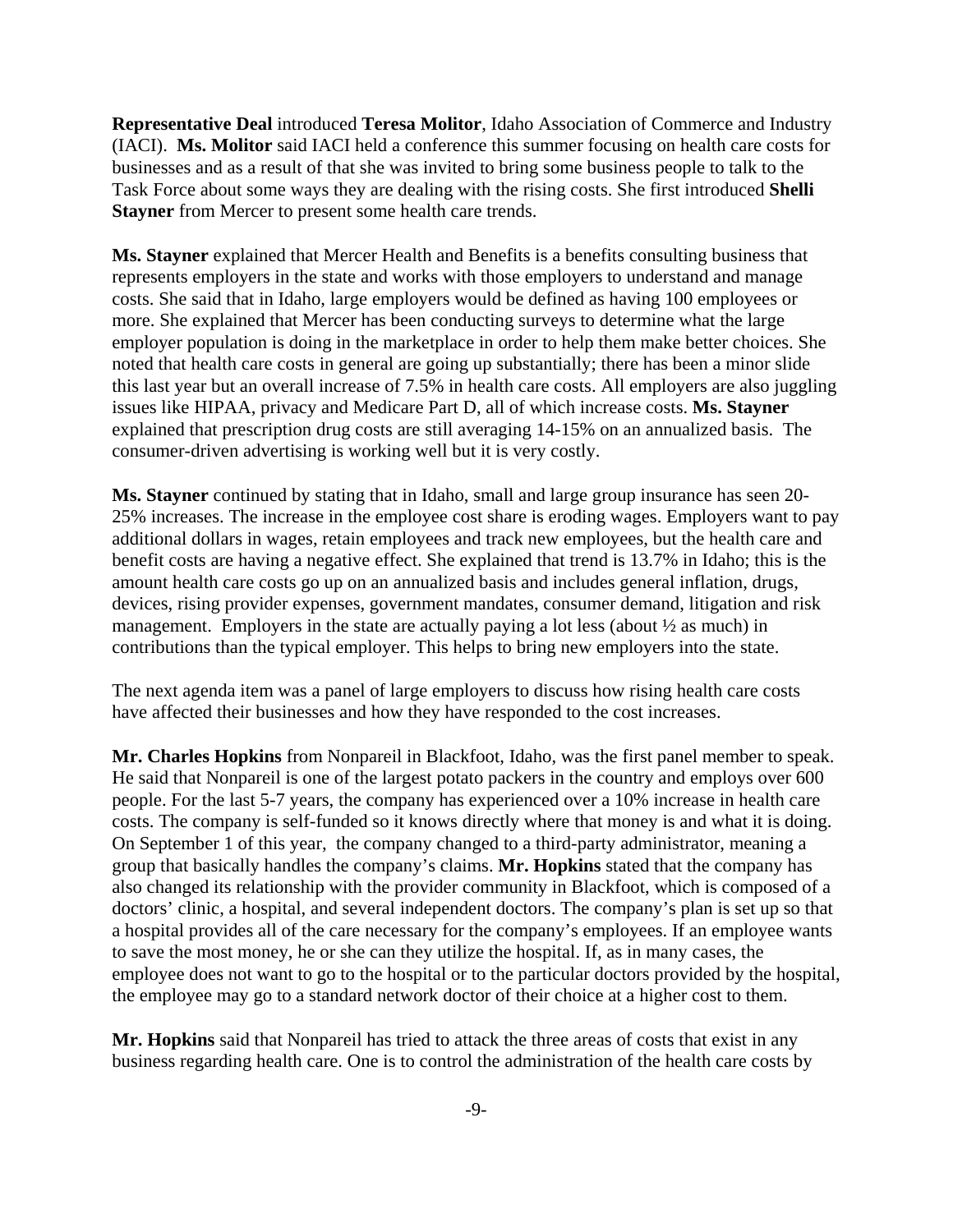moving to a third-party administrator. This option is somewhat less expensive and also provides individualized data to help the company determine how best to assist employees in getting quality, cost-effective care. The company also makes arrangements with local providers. Finally, the employee has been made responsible for some of the cost of their own care. The employee now receives more information on the actual costs and can find ways to save on those costs.

**Mr. Hopkins** said that he has learned that with the way health care costs are rising, in the year 2012, benefit costs and health care costs will exceed wages. He said Nonpareil is close to that now, since employees make \$7.55 - \$7.60 an hour on the average. Health care costs are very hard for the employees to cover and the company does all it can to pay benefits.

**Representative Block** asked if it would helpful if there were some type of insurance pool that small and large employers could be part of to keep the expenses down. **Mr. Hopkins** answered by saying that there are many suggestions along that line in attempting to find a way to group all of the risks together in one spot, but Nonpareil would rather be in control of its own situation because it has some control of the data and the costs.

**Representative Henbest** said that in spite of all the money Americans spend on health care, we are not necessarily a healthier population than other industrialized nations. She was intrigued by what **Mr. Hopkins** discussed in terms of transparency and the consumer having a sense of what health care is costing them and what kind of service they are getting. She asked if there is anything that the state can do to help employers bring more transparency into the marketplace.

**Mr. Hopkins** said that perhaps the best thing the state could do in terms of transparency of information is give information on providers so that employers can determine if indeed they are getting the best deal. In his opinion, health care does not work as a free market system; there are too many factors involved. He added that if transparency was able to provide information on the best place to go for affordable services, employees would be better able to find out how they can afford health care. He said that in his program, he tells the employee where to go to save the most money; with more information, an employee could make that decision on his own.

In response to another question from **Representative Henbest** regarding lifestyle changes and healthy living, **Mr. Hopkins** said he would love to do more. The company's main office has a gym in the basement that any employee on health insurance can utilize when they are off-shift. The company provides a \$500 benefit for anybody who gets a physical, and the company provides flu shots every winter. In addition, an employee can ask for a blood pressure check and receive one right at the office. In **Mr. Hopkins'** opinion, one of the best things the state can do is to encourage good health habits; that means an effort to explain to people that if you eat too much or smoke, you are going to increase your health care costs.

**Senator Goedde** asked what happens to an employee who gets sick outside of the Blackfoot area. **Mr. Hopkins** answered that the company has set up a three tier program. If the employee is in Blackfoot, local providers are utilized. If the employee chooses, he or she can go to a standard provider in the area at a higher out-of-pocket cost. The third network is national and would serve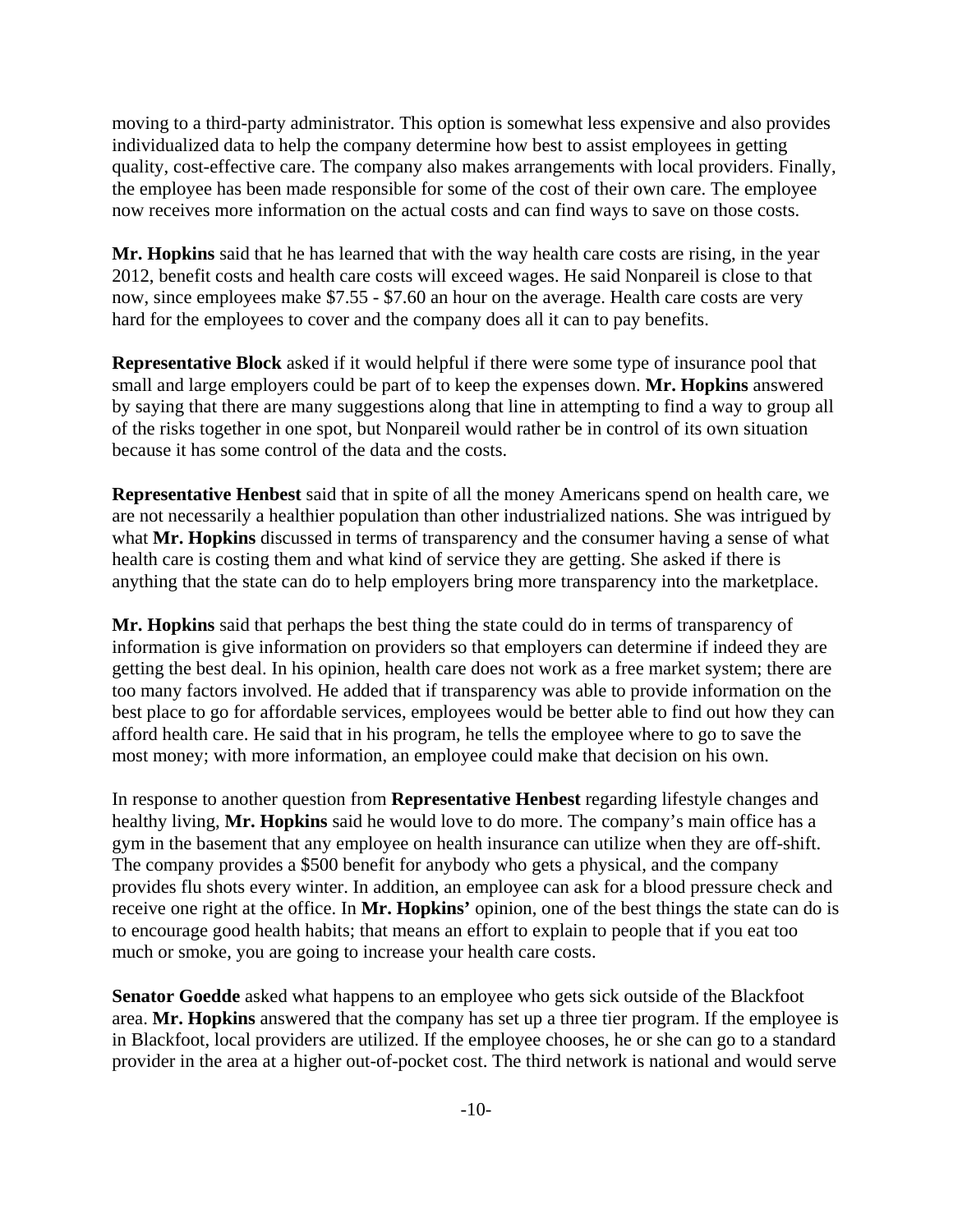an employee if he or she was in Boise or somewhere out of the local or standard network.

**Senator Compton** asked what the company has done with regard to prescription drug costs. **Mr. Hopkins** said if it were up to him, name brand drugs would not be covered under the company insurance plan. Currently, the company charges employees a 15% copay of the cost of a generic drug and a 25% copay for a brand name drug. The company has contracted with a pharmacy benefit manager that has excellent rates for drugs. He said one problem is that doctors automatically give out brand name drug samples before offering the generic version. His company asks these doctors to prescribe the drug that will save the employee the most money.

**Senator Compton** asked what Nonpareil is spending per employee. **Mr. Hopkins** said the company spends about \$2.5 million annually on 1,100 lives.

**Mr. Scott Carrell**, Benefits Manager for MPC Computers and chairman of the Employee Health Coalition of Idaho (EHCI), was the next speaker. He explained that MPC has an employee base of almost 1,000 employees, 85% of whom live primarily in Canyon County and are mostly hourly. In August, MPC took on new ownership, which has allowed it more freedom and flexibility. From a benefits perspective, it has put them in the position as a sole employer. MPC is responsible for its own coverage as opposed to being in a pool.

**Mr. Carrell** said that the current benefits package offered by MPC is self-funded and that the company likes to be in control of managing its own benefit costs. He said the company has individual benefit plans that allow MPC to manage the benefit costs as opposed to pooling a plan. The benefit plans offered have come into existence through input from employees, new hires and also exiting employees. Information they have received indicates that the premiums charged as well as the deductibles are both lower than other employers.

**Mr. Carrell** continued by giving a profile of the members in the EHCI, stating that these members include Idaho Power, Micron and Boise Cascade. The group meets monthly to gather information on current health care trends and what other groups nationally are doing. According to **Mr. Carrell,** both the EHCI and MPC realize that the health care dilemma cannot be solved alone. Over the last year and a half, they have made a conscious effort to meet with the Legislature, IACI and the IMA because a coalition will be better able to find solutions. **Mr. Carrell** said that the challenge employers are facing is that they cannot control the pricing of benefits, and that is why it is important to have all of the different groups working together.

**Mr. Carrell** explained that over the last four years, both at EHCI and MPC, their per member per year dollars have ranged between \$1,500 to \$6,500; that represents anywhere from 38% to 58%. Total medical costs range between 9% and 28%, with more trending around 20%. MPC's premiums have ranged from increasing employee costs from between 38% and 45% with the traditional indemnity plan and between 35% and 111% for the PPO plan. He said that even though a significant amount has been passed on to the employer, the percentage employees are asked to pay is about 20%. MPC has the ability to incorporate some risk management features such as increasing or decreasing stop-loss levels or implementing excess aggregate features.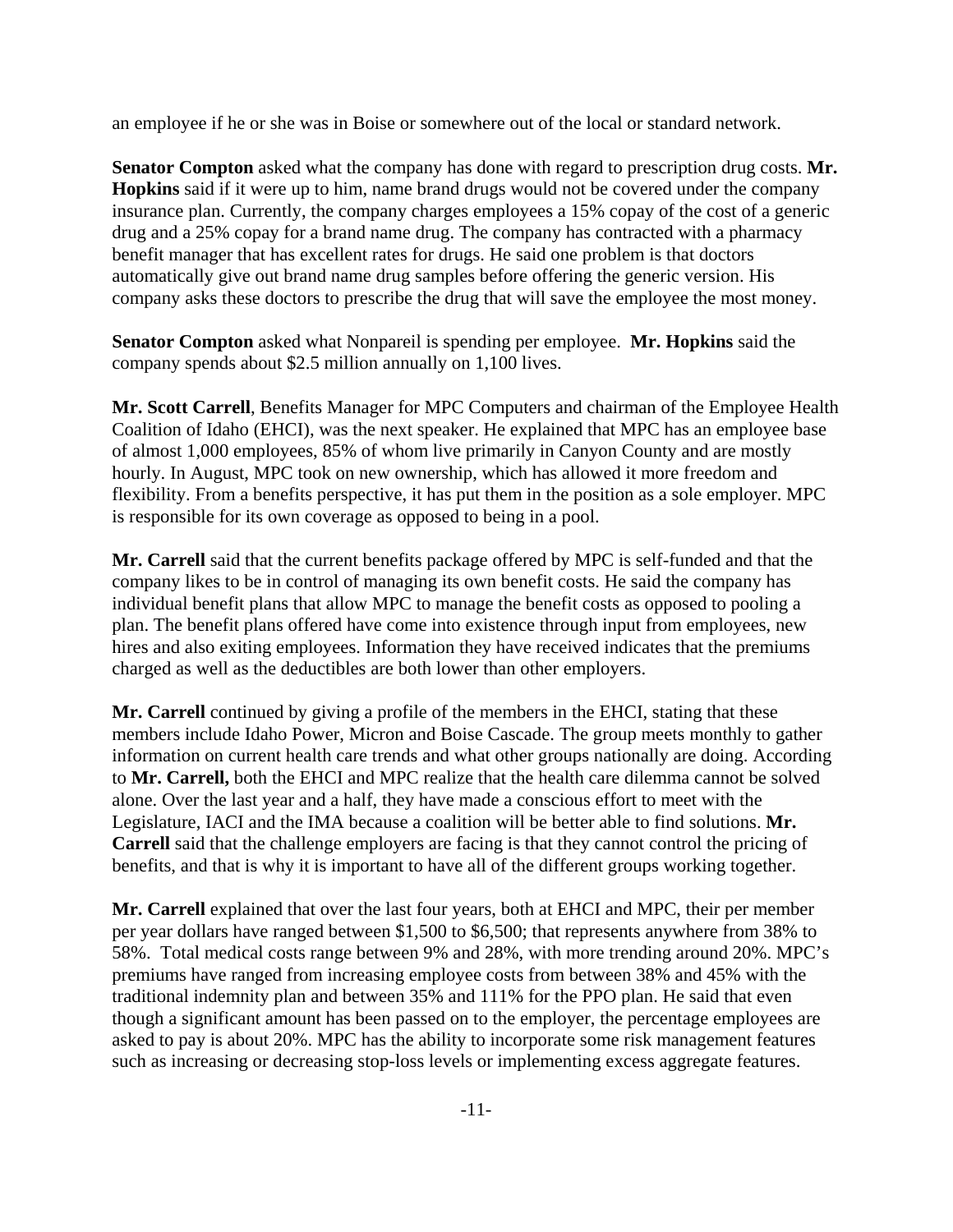**Mr. Carrell** noted that when insurance features are tied to minimizing costs as an employer, those end up taking on expensive administrative costs. In order to help MPC get through the expensive increases, they have also had to pass costs on to employees such as increasing deductibles and out-of-pocket maximums as well as increasing premiums. **Mr. Carrell** said that MPC and the EHCI companies are rolling out their benefits for 2006 to the executive management teams. He said it has not changed that much over the last four years. There has been a slight reduction in costs over the last two years, but it is still in the double digits. They have sought out different avenues toward consumerism; this means migrating benefit plans to that calls for more costs to be picked up by employees. It also pushes the employees to get more education so they can compare which medical plan providers offer them the best value.

**Representative Henbest** asked whether, if the state sponsored a website or clearinghouse with information related to average pharmaceutical costs and hospital costs as well as quality information about different providers, this would provide any benefit for the employers in terms of transparency. **Mr. Carrell** said it would be a great benefit and that it would require a lot of education for employees to understand what information is available and how to access it.

In response to a question from **Representative Garrett** regarding federal notification requirements for Medicare Part D**, Mr. Carrell** said MPC is in the notification process through e-mail, employee presentations and mailings. MPC also plans to include a notice in the annual employee enrollment package for 2006. The EHCI is planning to use the same approach.

**Mr. John Simmons**, Benefits Manager for the Idaho National Laboratory (INL), was the next speaker. He explained that INL has traditionally employed about 6,500 individuals. Today this number has been split with CH2M Hill and Washington Group International in a joint venture that handles cleanup and covers about 2,700 employees, with Bechtel covering approximately 3,700 employees. He said that the issues they face are different because they are not covered by the government nor by the private sector. Their benefit costs are chargeable to the U.S. Department of Energy (DOE). This means any change in benefits design has to be cleared through DOE counterparts. He said the benefits are good but even the DOE is cutting back.

**Mr. Simmons** explained that INL has a chance to create a world class nuclear laboratory. To do this, it needs to hire world-class nuclear engineers who are mid-career level. To attract these employees, INL needs to offer retiree health coverage, and the DOE is reluctant to approve that. The average age of an employee nationally is 38 years old; INL average age is 48 or 49.

**Mr. Simmons** said that Bureau of Labor statistics released last week show that 7.9% of payroll is going towards life, health and disability insurance. He said he did not have this information for his company because the actuaries are determining what their health insurance rates will be next year. He explained that INL is self-insured and picks up 80% of the cost of benefits. He said it is significantly higher than 7.9%. He noted that in 1980, employees did not have to pay anything for health coverage, and to add a spouse cost \$2.00 per month and full family coverage was \$5.00 per month. Today, that would cost about \$200 to \$220 for family coverage.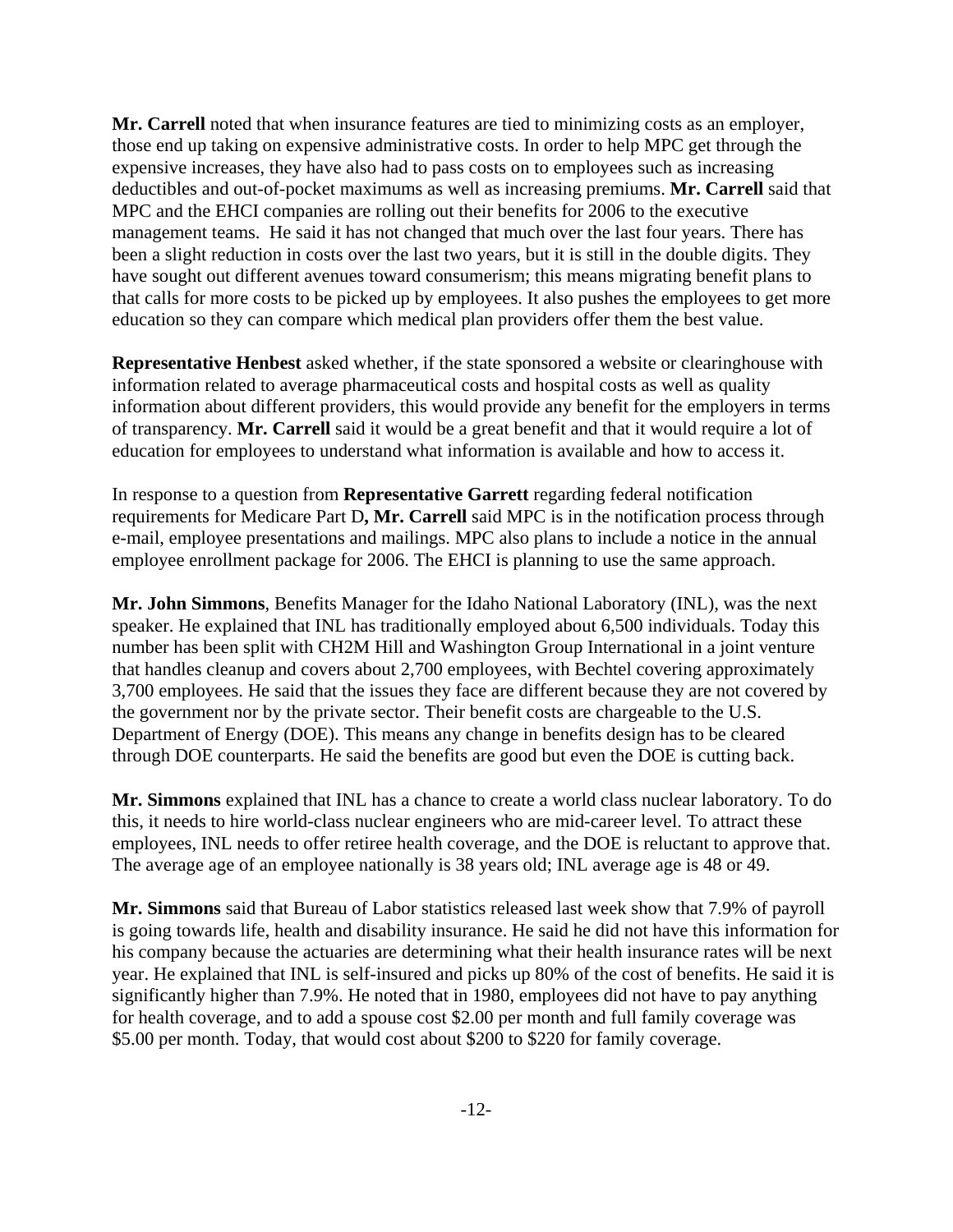In response to **Representative Garrett's** question, **Mr. Simmons** said that the notification requirements for Medicare Part D are very cumbersome and administering those is costing money that could be spent providing benefits. In his opinion, there are agencies that already have the information necessary to send these notices to those who are eligible and it would make more sense for them to do that than to have employers send it to every single employee. He said this may cause small employers to decide that the program is not worth the effort involved.

**Representative Block** said that long-term care is one of the most expensive components of the Medicaid budget nationally and statewide. Nationwide, Medicaid pays for about 2/3 of the costs of long-term care. She asked if any of the companies offered long-term care in their benefit packages. She also asked for possible incentives that could be offered to employers to do this.

**Mr. Simmons** said INL currently offers long-term care insurance as an option to employees. It is not provided as a company-paid benefit, and it is very broad as to what an employee can choose. He said that he was surprised there is not more participation in this program. The fact that premiums for this type of care are not tax-deferred, in his opinion, hampers interest. **Mr. Carrell** answered that MPC does not currently offer long-term care insurance to employees. The company did so four years ago on a voluntary basis but the participation rate was very low. In his opinion, incentives for employers to offer this benefit would be a good idea. **Mr. Hopkins** answered that as employers are forced to increase the cost of health care to employees, long-term care will lose value because they are trying to afford current care. He said his company does not offer it and he has never been asked about it.

**Senator Kelly** said that since large employers in Idaho represent a large part of the consumer market for health care, collectively these employers could help drive better public policy for minimizing health care costs through transparency from insurance companies and marketing of products. **Mr. Simmons** commented that he is an ERISA lawyer and that there is a dynamic the Idaho Legislature could play in strengthening an association like the EHCI. He explained that ERISA preempts state law if a single employer provides benefits to its employees, so employers seek that ERISA preemption from state insurance regulation. In his opinion, Association Health Plans would allow employers of similar industry type to come together to offer a single plan that would be less expensive administratively and would also give them bargaining power with local care providers. He said to empower that type of negotiation and ability would be very helpful.

**Ms. Patti Campbell,** Department of Health and Welfare, was introduced to give an update of the the CHIP-B, Access Card and Access to Health Insurance Programs. A copy of the handout is available in the Legislative Services Office. **Ms. Campbell** recapped the major points of each program and explained that the statistics have not changed much since the last meeting. Most people still choose the Chip-B card with 2,029 enrollees; that is a 9 person increase. There are 113 people enrolled in the Access Card program, up 40 since the last meeting. She emphasized that the numbers are somewhat fluid and that people enter and leave the program all the time.

**Ms. Campbell** said that since the children's program opened last July, there have been 10,589 applications. She explained that even though there is a small number actually in the program, not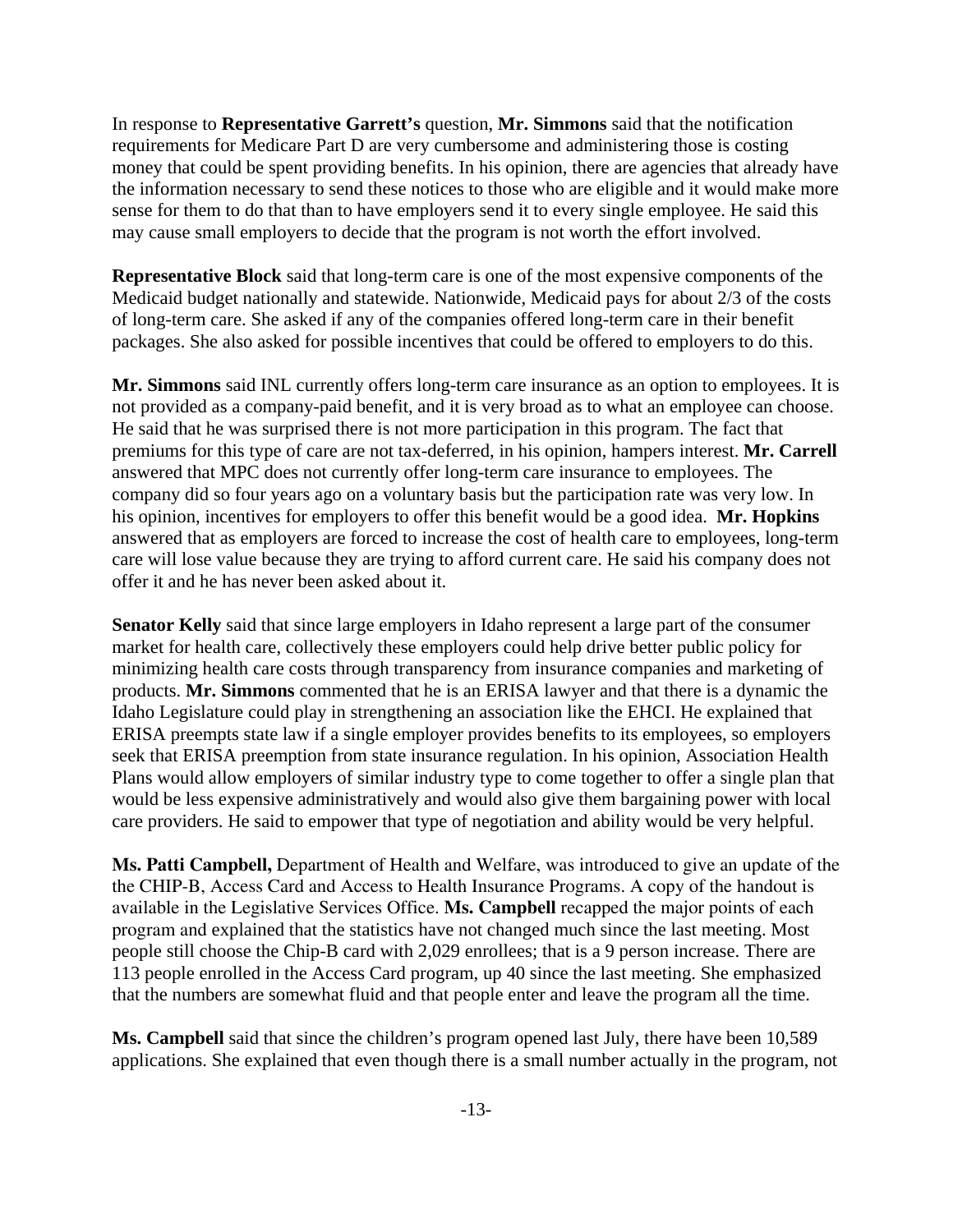all of these other applicants have been denied. It means that they may have been in the program at one point and left due to changes in circumstances. **Ms. Campbell** continued by stating that through August, 2005, the year-to-date premiums collected through the Chip-B program were \$190,000. The average monthly expenditure for CHIP-B has been \$105.75, based upon an average of expenditures in the last six months.

**Ms. Campbell** explained that the Access to Health Insurance Plan is for adults who work for small business owners. She added that children can participate in this plan as well. To date, there are 40 participating employers; 35 elected not to participate. There are 189 individuals in the program; 64 children, 76 parents of Medicaid/CHIP, and 49 adults with no children. She stated that there have been 350 denials, with the primary reason being that the employer did not offer insurance or elected not to offer health insurance. **Ms. Campbell** noted that if a person actually qualifies for Title 19 mandatory coverage, they cannot be given a choice of this program.

**Ms. Campbell** said that a survey was conducted in late August of small business owners and insurance agents to gauge their experience with the Access to Health Insurance Program. This was an online survey sent by e-mail to people who have had some contact with the program. Thirty-five percent of those who received the survey had elected not to participate in the actual program; 23% were participating; 23% were still deciding. Twelve percent submitted applications and were waiting for an insurance agent to provide them with a quote. Another survey question asked why they were not considering participating in the program. Most indicated the reason for not participating was due to the premium costs being higher than initially expected. Many employers wanted to participate in the program but were already offering some type of health insurance to employees and, at this time, this program does not allow that. Small businesses who elected not to participate were asked to elaborate on what program changes would be needed for them to participate. The following summarizes these responses:

- < Allow small businesses who already offer employee health benefits to participate
- < Do not require that employers pay 50% of the spouse's insurance
- < Raise the income limits

**Ms. Campbell** said that insurance agents surveyed regarding why employers declined to participate in the program indicated the biggest reason was the inability to afford to pay 50% of the combined premium for the employee and their spouse. Insurance agents responded that 34% of the employers considering the plan said their employees could not afford to participate.

**Ms. Campbell** said that based upon feedback from the Task Force and the surveys, the next steps the Department will take will include:

- < Federal waiver request to allow insured individuals to qualify for premium assistance
- < Federal waiver request to allow Medicaid eligible individuals a choice of premium assistance
- < Rules written to remove asset test for CHIP-B and Access Card for children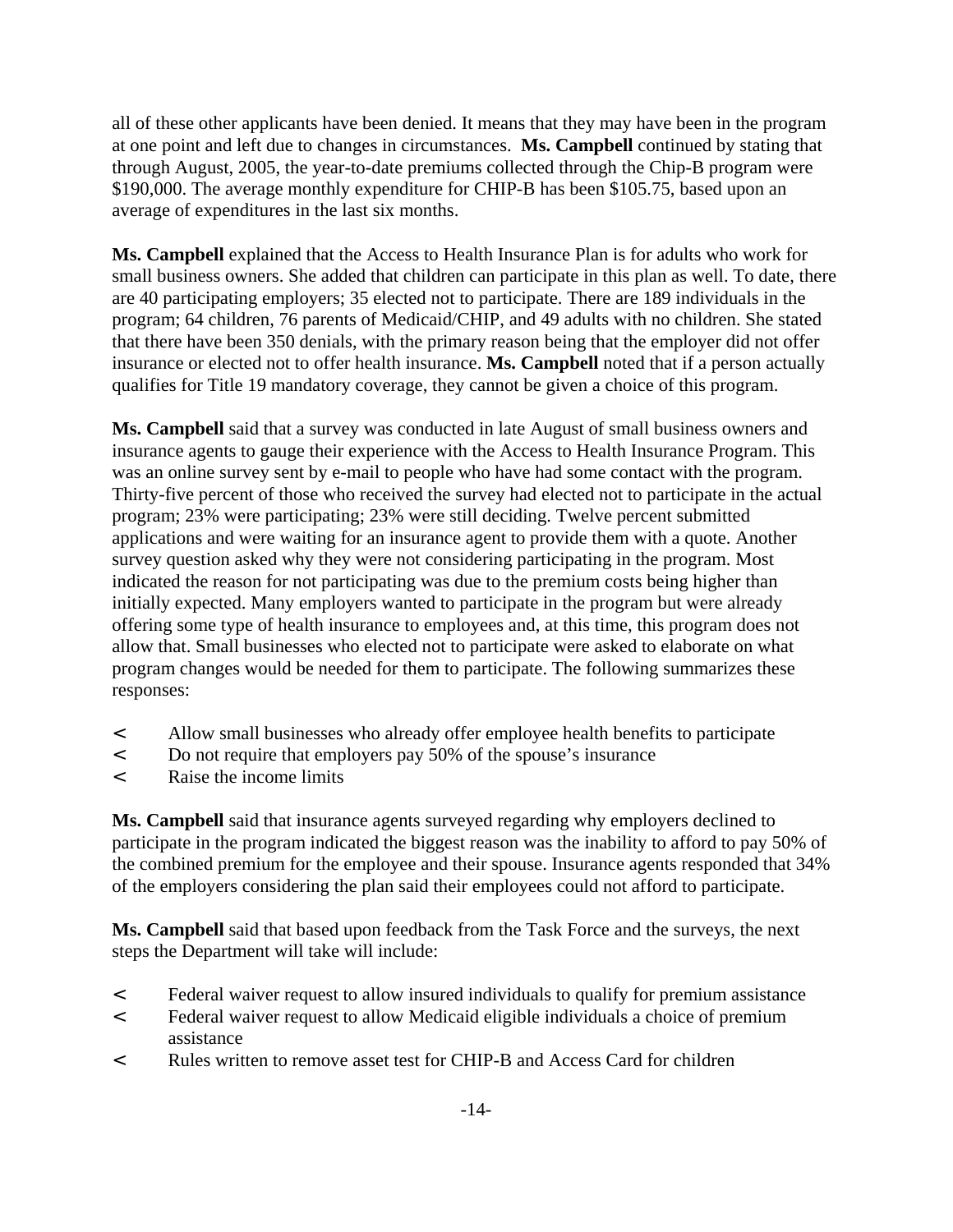< Education meetings scheduled for agents

**Senator Stegner** asked if there was any way to estimate what the demand for the Access to Health Insurance Program would be if it were not capped. **Ms. Campbell** said that as the rules are written, the demand is probably what is being seen today. If the above changes were allowed, in her opinion, the demand would be at least twice the cap amount. **Senator Stegner** asked for clarification regarding CHIP-B applicants. the program. He said it was his understanding that there is no cap on this program. **Ms. Campbell** said that was correct.

**Senator Goedde** said it was his understanding that anything over \$55 million in premium tax collection is used to fund these programs, with 25% for each. He asked where the premium tax collection is going. **Ms. Campbell** said she did not have that information. **Mr. Gary Smith,** Director of the Department of Insurance**,** stated that for the current fiscal year 2005, the amount of premium tax was \$3.3 million and 80% went to the Access Card program. **Senator Goedde** said his concern was that with the decrease in the tax, and if the premium tax collection goes down, there will not be enough money to fund these programs.

**Representative Deal** asked if premium tax collection went down. **Mr. Smith** explained that while the amount of increase in premium tax collection by the Department did go down, there was still an increase over the prior year. In the last year, the total premium tax was \$81 million; this was an increase of about 6.5% over the prior year. The year before that was about a 10% increase. This shows that there could be a trend where the premium tax collection is going down. He added that this is the first year of the reduced premium. The Department has done a projection using the combination of a smaller increase and reduced premium showing that collection would go down about \$567,000 for next year and then would level off.

**Representative Henbest** asked whether CMS will look favorably on the waivers and changes being suggested. **Ms. Campbell** answered that it is very unlikely that they will waive the insurance requirement using Title 21 money because it is in law. However, Title 19 money that has a lower match rate could be used and that is how they plan to approach the waiver.

**Senator Compton** asked for clarification of the decrease in premium tax collection and whether this is a problem. **Mr. Smith** answered that it is not yet a problem. He said they are just looking at trends at this point because it is the first year and they will not really know until next spring when they get the big collections. One thing known for sure is that the Legislature reduced the rate of premium tax and as they look at the trends of revenues for premium tax collected in general, that is seen as trending down. That combination will make an impact in the first year.

**Senator Cameron** pointed out that it was anticipated with the premium tax reduction that with 5% growth there would be a slight reduction in dollars received for this program. As part of the initial bill, there was a provision that would have leveled out both this program and the high risk pool to 25% above \$50 million. This would have held harmless, to the best extent possible, the CHIP-B Access Card Program. That proposal was removed by the House Revenue and Taxation Committee. There has been and will be more discussion about whether to reintroduce that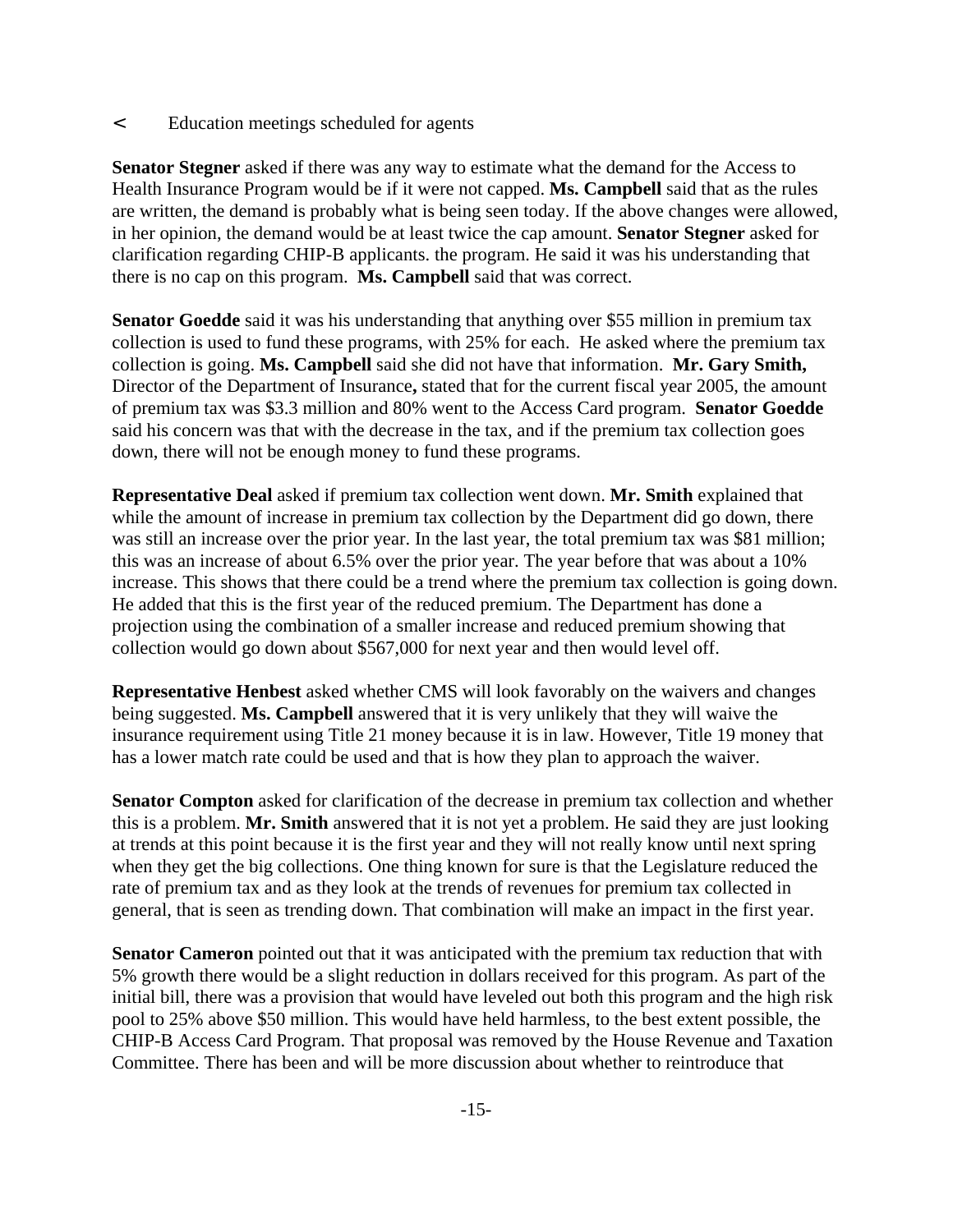proposal if there is a fear it would be in jeopardy. He said that **Mr. Smith** has stated that the Department anticipates increases in premium taxes, just not at the same level they once were. The ending balancing for June 2005 is at \$1,190,000 in premium tax dollars, and this does not take into account the 80/20 match. Essentially, this means the state left \$10 million on the table that could have been used for children's health insurance from either the CHIP-B or the Access Card. **Senator Cameron** said it is anticipated that there would still be \$4 million in premium tax or \$20 million unused toward the Access Card or CHIP-B. In his opinion, there can still be slight rule modifications as to who is allowed access the program without getting into trouble. He said it is important to be cautious regarding how fast the program expands, but it can be done.

**Senator Stegner** said originally the needs of the high risk pool and the CHIP-B programs were both taken into account. Many financial calculations were done in an attempt to balance that. In his opinion the Legislature has properly anticipated the growth of the insurance industry and has reduced the percentage of increases only slightly. The decrease in premium tax is implemented over a six-year period and it does not appear to be close to jeopardizing either program. He said he agreed with **Senator Cameron** that the language directing those funds needs to be reviewed regularly because it is based upon a percentage over a fixed amount. In his opinion, this is not a good way to go into the future.

**Mr. Randy May**, Department of Health and Welfare, was introduced to give an update on Medicare Part D and its impact on Idaho and the Department of Health and Welfare. **Mr. May** stated that in 2003, Congress passed the Medicare Modernization Act, of which there were two parts. The first part provided a prescription drug card that began in January 2005. The next phase will expand that coverage and the full Medicare Prescription Drug Benefit will begin in January 2006. He gave the following background information regarding the Medicare Prescription Drug Benefit, or Medicare Part D.

- < Coverage begins January 1, 2006
- < Available for all individuals who are entitled to Medicare Part A and/or enrolled in Medicare Part B
- < Coverage provided through Prescription Drug Plans (PDPs)
- < 30 PDPs in Idaho; average monthly premium of \$32/mo
- < Cost sharing (copays and deductibles) is based on the plan and client income
- < 11 PDPs will be targeted to low- income subsidy clients
- < Effective January 1, 2006 all dual-eligibles (those covered by both Medicare and Medicaid) will have their drug coverage shifted to Medicare
- < Medicaid will no longer pay for drug coverage for dual-eligibles (with minor exceptions)
- < Must cover at least two drugs in each drug class
- < Must cover "substantially all" drugs in six classes (anti-psychotics; anti-depressants; anticonvulsants; immunosuppressants; anti-retrovirals; anti-neoplastics)
- < Medicare excluded drugs include: Anorexia, weight loss/gain; fertility; cosmetics (to include hair growth); symptomatic relief of cough and colds; prescription vitamins and minerals; non-prescription drugs; barbituates; and benzodiazepines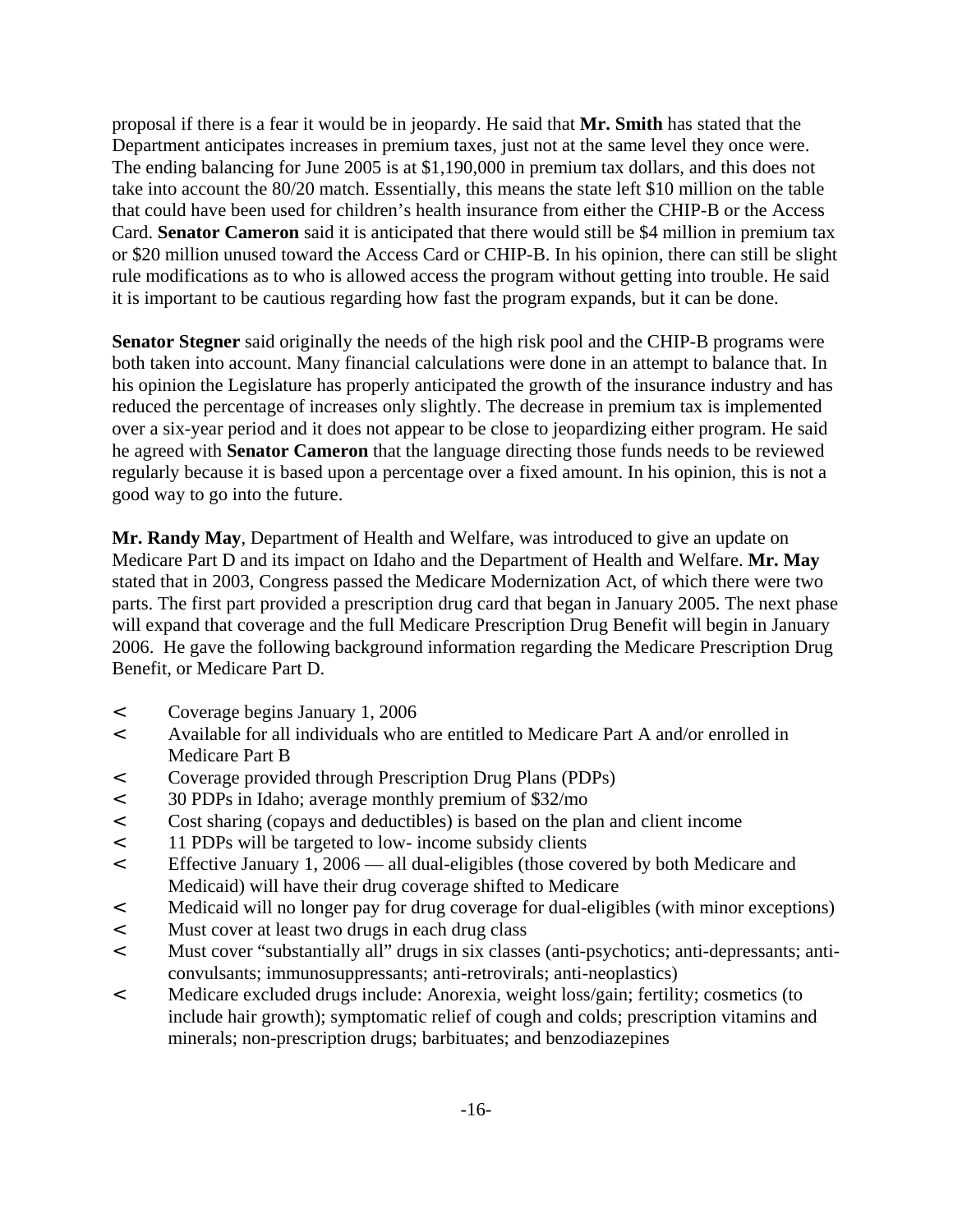**Mr. May** explained that the excluded drugs will be covered by Medicaid. He noted that the most controversial part of the excluded drugs are barbituates and benzodiazepines that are used to treat seizures, spasms and anxiety disorders. He said there is discussion at the federal level about moving those onto the Medicare Prescription Drug Benefit.

**Mr. May** said that according to CMS, there are 194,000 Medicare-eligible Idahoans who will be impacted by this plan. About 148,000 of those are above 150% of the FPL. There are 29,000 below 150% of the FPL and there is some concern with the 15% of those that are below 150% of the FPL that are not currently on Medicaid, because if they are eligible for the low-income Medicare subsidy, they also become eligible for Medicaid benefits which makes them dualeligible. At that point the state starts picking up its share of those benefits. He said there are currently 17,000 dual-eligibles who will receive that low-income subsidy and are currently getting their drugs paid for through Medicaid. **Mr. May** said that of the 29,000 people who are below 150% of the FPL, the Department has projected that about 7,000 will actually make application for and access Medicaid benefits. This will have budget implications. **Mr. May** described what was being done in order to communicate with citizens regarding this program.

**Representative Garrett** explained that there are a number of groups that are getting the information out to citizens. There is a region-by-region approach building on-the-ground coalitions to help with outreach and client education. There is partnering with providers and coordinated communications as well as efforts to establish enrollment places close to clients.

**Mr. May** stated that November 15, 2005, is the date people can actually enroll in the Prescription Drug Plan, so they are looking to establish enrollment places where seniors live and where trained staff is available to help them get enrolled. Another concern is that many of these people have complex needs, so it is going to be more difficult to figure out which plan will best fit their needs. **Mr. May** listed other key dates in the program and said that the Social Security Administration sent letters to over 30,000 Idaho citizens telling them they may be eligible for prescription drug coverage and help paying their premiums; these letters were mailed in May and June of this year. Currently, all of that information is being processed and the notices of decision are being sent. In his opinion, as soon as those letters reach Department of Health and Welfare clients, the Department will begin to see an influx of people who want to find out more about the PDP benefit and to apply for Medicaid and/or food stamp benefits.

**Mr. May** continued by stating that the prescription drug plans were approved the prior week but the Department has not received details about what those individual plans look like. He explained that beginning on October 27, 2005, CMS will send letters to the dual-eligibles, automatically assigning them to one of the dedicated eleven PDPs. This becomes a default enrollment if they do nothing else; on December 31, 2005, they will be enrolled in the automatically assigned plan and their prescription drug benefits will go to that new plan. If they do not want this plan, on November 15 they can register and enroll in a different plan.

**Mr. May** described the impacts of the upcoming changes on the Department of Health and Welfare (Division of Welfare), which include an ongoing requirement to help Medicare-eligibles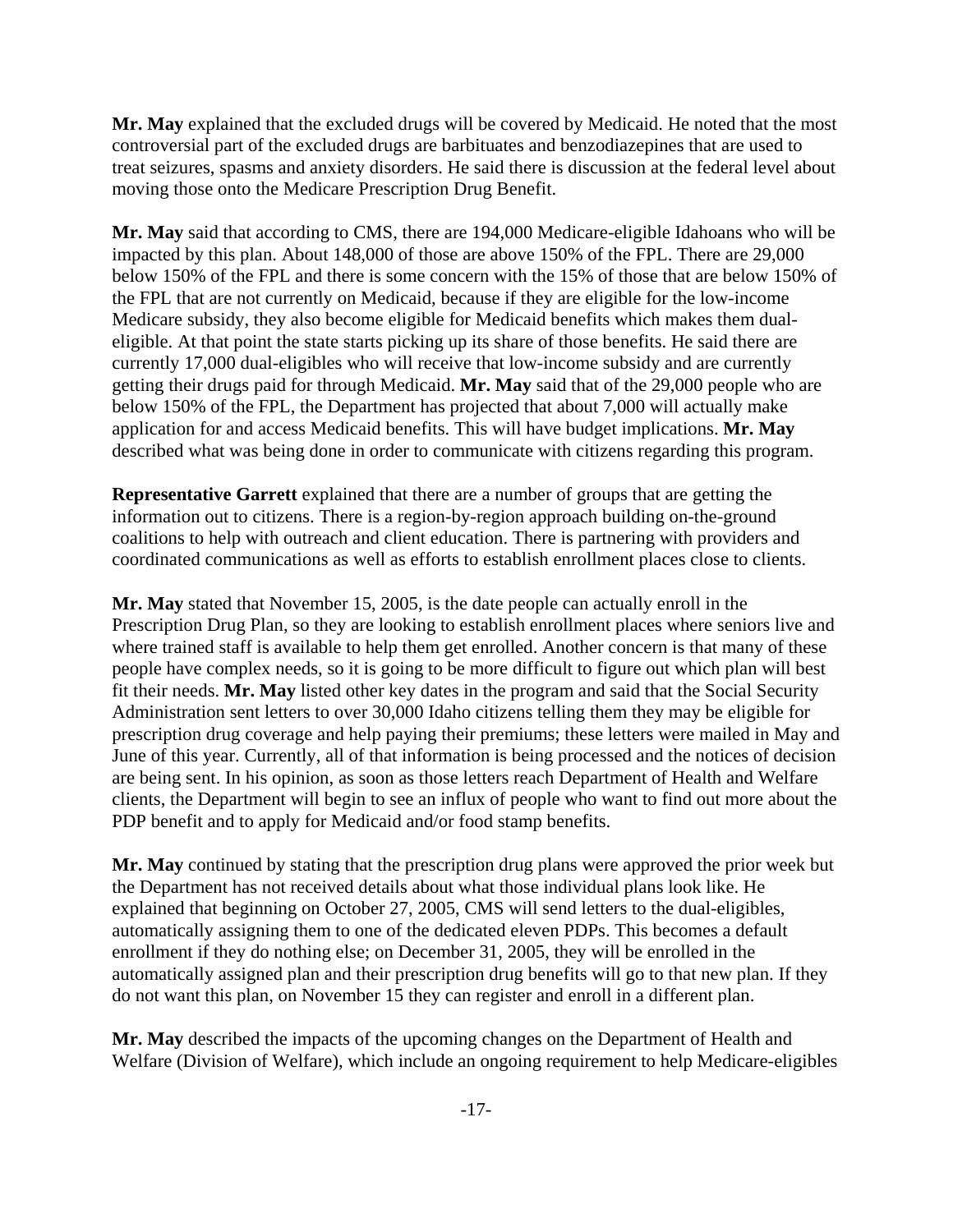with their prescription drug coverage, client education, PDP selection and enrollment. In addition, many of these applicants may be eligible for other programs including Medicaid and food stamps. The Department has asked the Governor to support 27 additional positions in the Welfare Division to cope with increased education, application, enrollment and caseload activities statewide.

**Mr. May** also detailed the impacts to the Medicaid Division. He explained that the Department believed that the expensive seniors are already on their plan. In other words, those in nursing homes or those who have complex medical conditions may already be on the Medicaid program. A copy of **Mr. May's** presentation is available in the Legislative Services Office.

In response to a question from **Senator Compton, Representative Garrett** said the Association of Idaho Counties and the county social service managers have been included as another source to be used to educate citizens.

**Senator Compton** asked if there are any numbers regarding how much money someone will save using the PDP. **Mr. May** said that is largely individualized and one of the tools available on the Internet will figure out whether it is a benefit for someone to get on the plan. **Representative** Garrett said that she has heard numbers close to \$1,200 a year of savings. She clarified that this is an insurance program and it operates like an insurance program. The concern is that if these people without creditable insurance do not enroll by May 15, 2006, the next opportunity to enroll is January 1, 2007, and by that time these people will have an 8% penalty on their premium for postponing the decision to take part in the program.

In response to another question from **Senator Compton** regarding the 27 additional employees that are being requested, **Mr. May** said they are still looking at whether they need to hire fulltime or temporary employees.

**Senator Compton** asked if someone can leave the program once they have signed up. **Representative Garrett** said yes, but only dual-eligibles are allowed to switch plans once a month if they want to. The rest of the enrollees can switch once up to May 15, 2006, at which time they are locked in until the next open enrollment.

**Representative Henbest** asked if the fact the two states are challenging the legality of this program in requiring the states to fund something passed by Congress that is a federal program is gaining any ground among the National Governors' Association or other groups. **Mr. May** said interest seemed to have peaked in July but has cooled off given other national news.

**Senator Kelly** asked if the prescription drug plans that have been approved are put together by specific companies or by the federal government. She also asked how the marketing of these plans is going to fit into the other outreach plans. **Mr. May** explained that these plans are from private companies that were submitted through a request for proposal process. The government selected 30 bidders and the contracts were signed on September 15. He said he has not seen the details of those plans and he cannot predict what the marketing will be, but he assumes it will be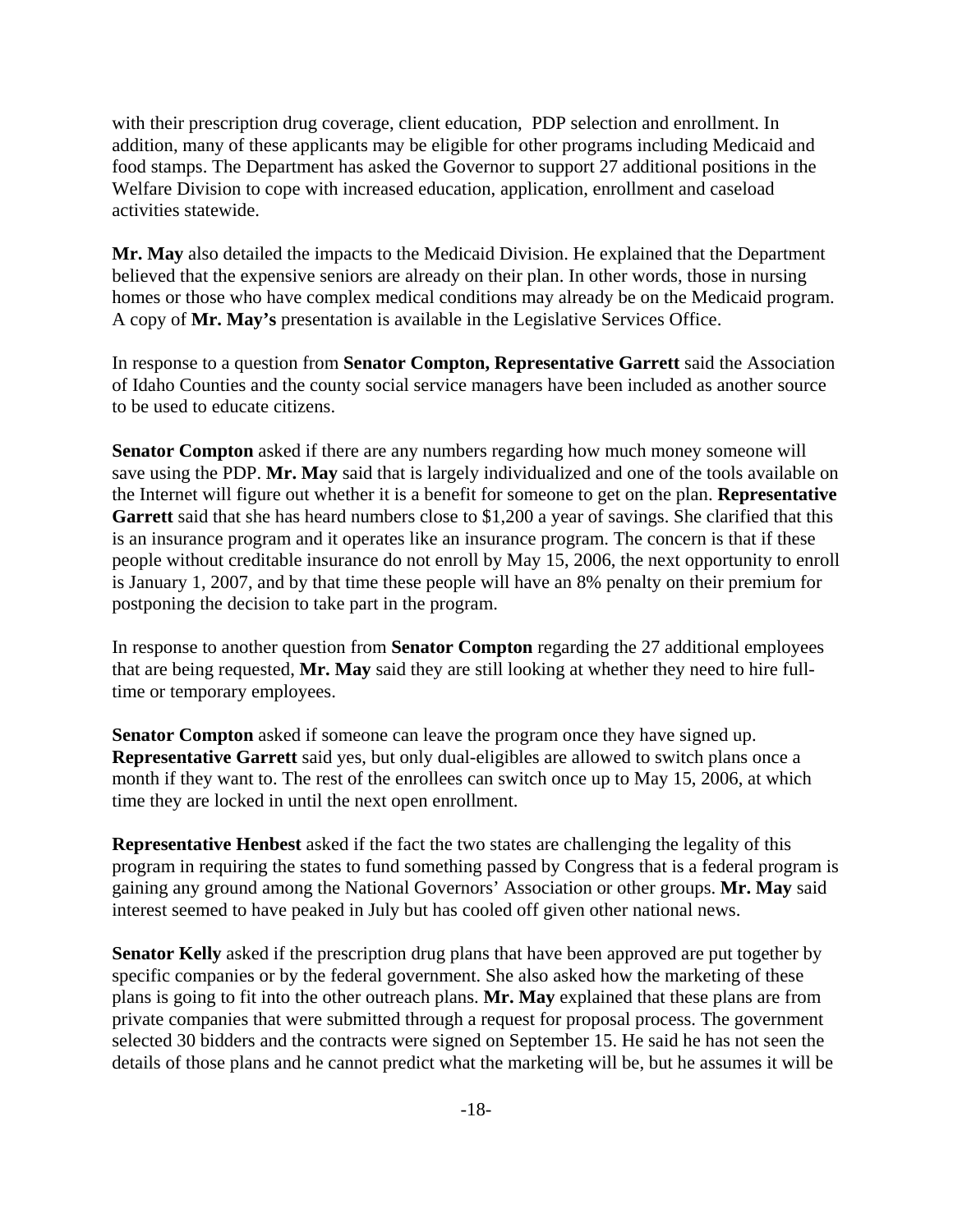direct-to-consumer marketing on television and is concerned that it will be confusing for seniors.

**Senator Cameron** said that in regard to **Representative Garrett's** concern that employers are not aware of their notification requirements, he suggested that the major carriers may need to increase efforts to notify agents and employers. He said he has not seen anything from the major carriers in Idaho outlining what employers must do.

**Mr. Ken Hurd**, Department of Insurance, was introduced to discuss long-term care insurance. He explained that he was going to discuss the long-term care awareness program that the federal government started in 2003. This program was dormant until the Governor's program started in January 2005. At that time, Idaho was one of five states chosen as pilot programs. In Idaho, letters were sent to 125,000 people between the ages of 50 and 70 telling them where to get more information about long-term care. **Mr. Hurd** stated that once Medicaid Part D came along, the long-term care program went away; the emphasis on Part D took precedence. He said that at the end of March, each state filed a report regarding who had requested more information. He said it was about a 6% return. It was felt by CMS that many people were made aware of their options for long-term care through this program.

**Mr. Hurd** continued by stating that the five pilot states decided the federal initiative was not as successful as anticipated. As a result, Idaho put together a committee to look at group long-term care for state employees. Since that time, Aetna has been chosen and a bid should be finalized by the end of September. He said the tentative date for this to start is January 1, 2006. In his opinion, Idaho benefitted from this initiative more than some of the other states.

In response to a question from **Senator Compton, Mr. Hurd** said this will be a policy available to state employees through Aetna offering long-term care. It will also be available to spouses, adult children and parents. The employees will have to pay for this insurance themselves.

**Mr. Hurd** explained that the goal of the pilot program was basically to make people aware of long-term care. The federal government was trying to inform people of the fact that the government is not going to take care of everyone's long-term care and that they need to do something to take care of themselves. He said that options for this care included annuities, longterm care insurance, life insurance and reverse mortgages.

**Senator Compton** said that over the last few years there have been tax incentives offered for the cost of long-term care. He asked if there is any indication of how many people have taken advantage of that incentive. **Mr. Hurd** said it is a very small number. Unfortunately, long-term care insurance is very expensive and most people cannot afford it. It is the hoped the number of participants will increase because of the ability to offer group coverage. He said that there is also a long-term care partnership program that was passed two years ago based upon the federal COBRA law that partners Medicaid, insurance companies and the Department of Insurance. This allows an individual to buy a specific long-term care policy and have some of their assets excused from Medicaid. This would take effect if the changes to the COBRA law are passed. It is still being debated in Congress.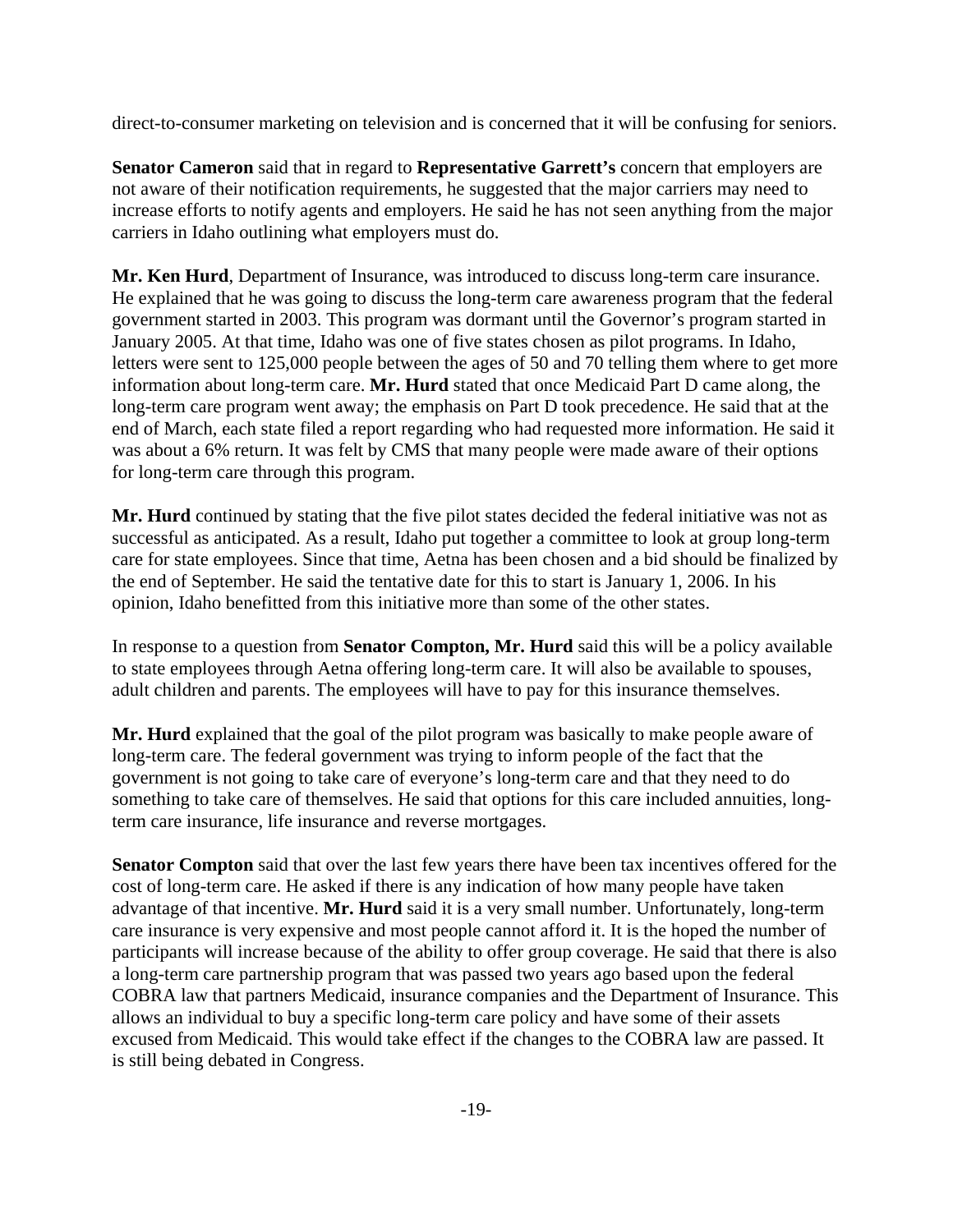**Representative Henbest** asked if there is a problem with the insurance companies dropping long-term care insurance after people have paid into them for some time. She asked if there are consumer complaints in general about the ease of using the long-term benefits. **Mr. Hurd** said that contracts that began about ten years ago guaranteed renewable contracts, so even if an insurance company withdraws from the market, they are still required to maintain that product unless it is sold to another insurance company. He said if company losses are high, companies can increase the premiums and that increases the lapses on these contracts. He said that is a concern for every state. **Mr. Hurd** stated that older long-term care contracts had gatekeepers on them that made it very difficult for people to collect. The newer contracts are not that difficult, but this is a new product and it will take time to make the process easier. He said the Department of Insurance can always look into any complaints people make regarding policies.

**Representative Henbest** asked if there is a need to create a stronger regulatory environment for these products. **Mr. Hurd** said the Department uses NAIC rules, which are standardized. Each state has the right to increase or add to that rule but states cannot lessen regulations under the rules. As long-term care insurance evolves, the Department will adjust these rules accordingly.

**Senator Stegner** gave a summary of the Mental Health Subcommittee meeting held on September 21. A copy of the meeting minutes are available in the Legislative Services Office.

**Representative Block** commented that as a former teacher, she knows that children's mental health is very important to the education community. She said children who have mental health issues are not able to learn to their full potential. She asked if the education community is being included in the subcommittee's discussions and deliberations. **Senator Stegner** said they have not been included, but only because the subcommittee has not done any kind of outreach. The subcommittee has been working closely with the Department of Health and Welfare and members of the mental health service community. He said the subcommittee would welcome additional input from educators and added that they have not been concentrating on children's mental health. **Representative Henbest** said that the subcommittee's meeting was concluded by requesting a future presentation on issues surrounding children's mental health, including the conflict between courts and the Department over financing children who have conduct disorders.

**Senator Corder** added that based upon the recommendations from the subcommittee and the numbers given by the Department today, it is pure speculation as to the success for any of these programs. The cost is going to be very high and in his opinion, they have their work cut out for them. He stated that prevention is very important because if prevention is successful, the other problems will be diminished. He also noted that some of the recommendations sound expensive but there are ways to incentivize private industry to help with those.

**Senator Compton** asked who is ultimately responsible for the mental health issue. **Senator Stegner** answered that Ken Deibert and his assistant, Ray Millar, at Department of Health and Welfare deal almost exclusively with mental health issues. **Representative Henbest** said that **Mr. Millar** gave a presentation to the subcommittee outlining who is responsible for what given the diagnostic category, status of insured versus uninsured, if they are Medicaid-qualified and by